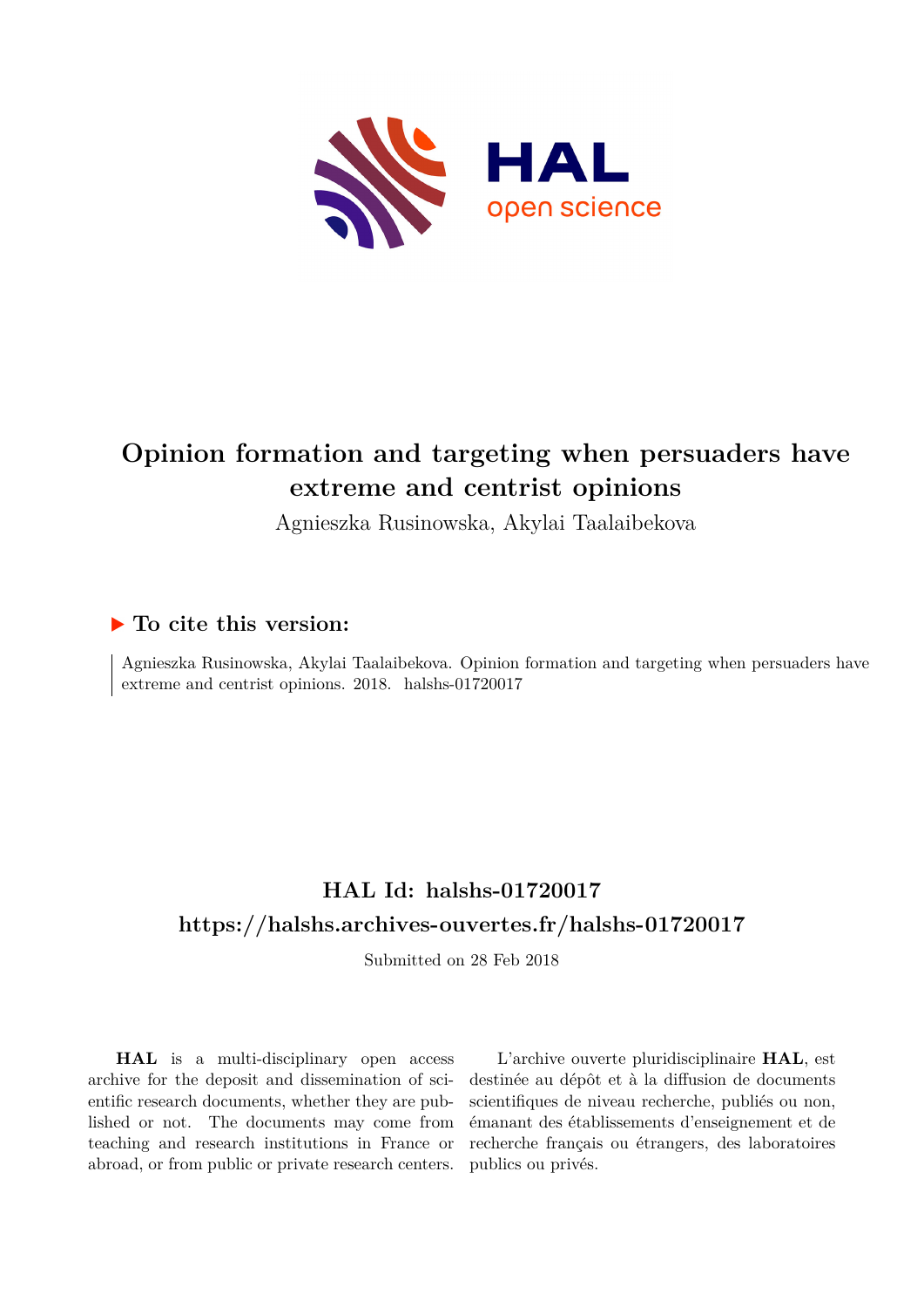

**Documents de Travail du Centre d'Economie de la Sorbonne**



# **Opinion formation and targeting when persuaders have extreme and centrist opinions**

Agnieszka RUSINOWSKA, Akylai TAALAIBEKOVA

**2018.05**

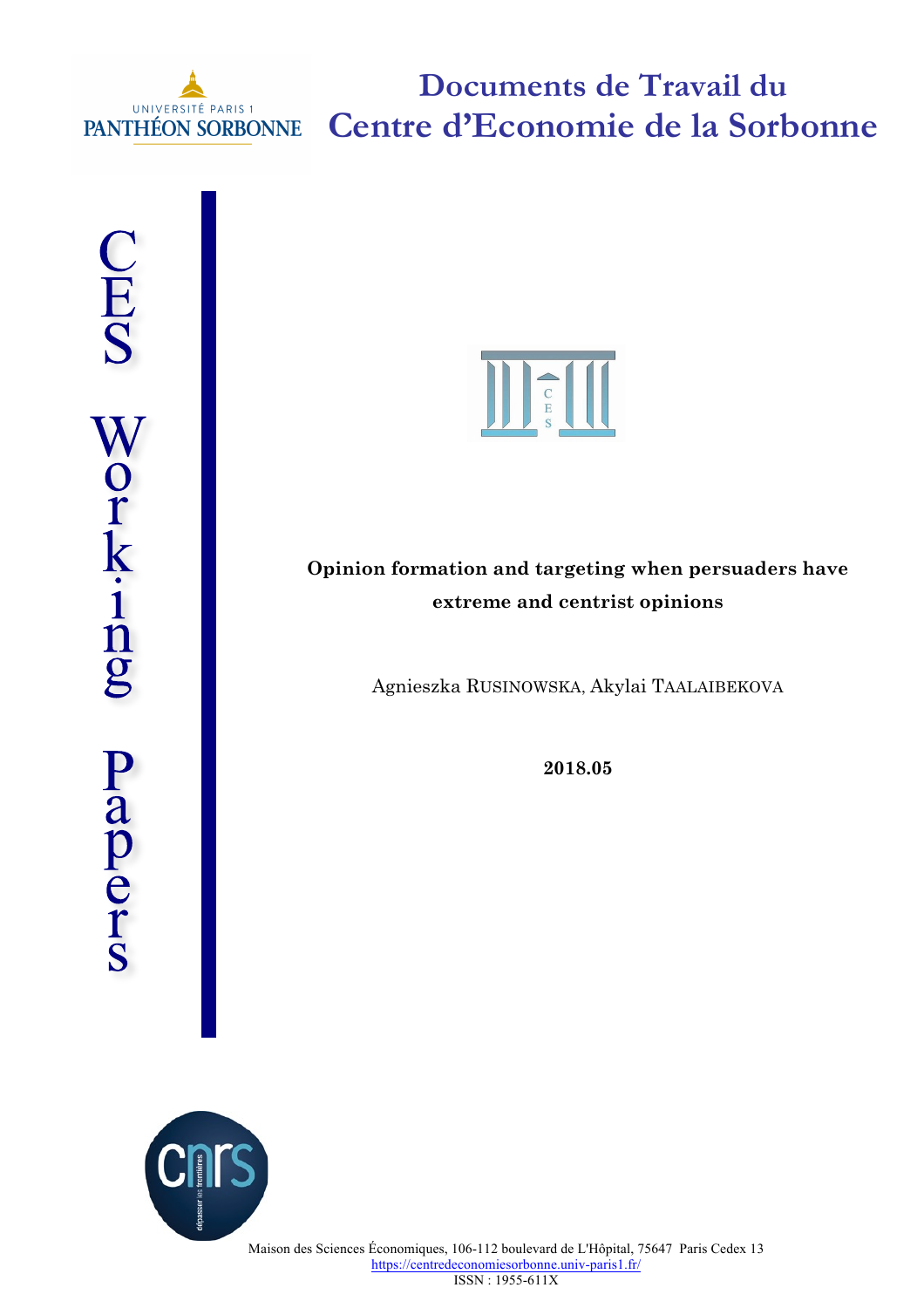# Opinion formation and targeting when persuaders have extreme and centrist opinions\*

Agnieszka Rusinowska<sup>1</sup> and Akylai Taalaibekova<sup>2</sup>

 $^{\rm 1}$  Paris School of Economics – CNRS, Université Paris 1, Centre d'Economie de la Sorbonne 106-112 Bd de l'Hˆopital, 75647 Paris Cedex 13, France agnieszka.rusinowska@univ-paris1.fr Tel: +33 (0)1 44 07 82 98, Fax: +33 (0)1 44 07 83 01

 $^2$ Université catholique de Louvain, CORE & Université Paris 1, Centre d'Economie de la Sorbonne

CORE, Voie du Roman Pays 34, B-1348 Louvain-la-Neuve, Belgium

akuka.93@gmail.com

Abstract. We consider a model of competitive opinion formation in which three persuaders characterized by (possibly unequal) persuasion impacts try to influence opinions in a society of individuals embedded in a social network. Two of the persuaders have the extreme and opposite opinions, and the third one has the centrist opinion. Each persuader chooses one individual to target, i.e., he forms a link with the chosen individual in order to spread his own "point of view" in the society and to get the average long run opinion as close as possible to his own opinion. We examine the opinion convergence and consensus reaching in the society. We study the existence and characterization of pure strategy Nash equilibria in the game played by the persuaders with equal impacts. This characterization depends on influenceability and centrality (intermediacy) of the targets. We discuss the effect of the centrist persuader on the consensus and symmetric equilibria, compared to the framework with only two persuaders having the extreme opinions. When the persuasion impacts are unequal with one persuader having a sufficiently large impact, the game has only equilibria in mixed strategies.

## JEL Classification: D85, D72, C72

Keywords: social network, opinion formation, consensus, targeting, lobbying, extreme and centrist persuaders

# 1 Introduction

Social networks play a central role in most of our everyday activities, communicating and exchanging information, sharing knowledge, research and development, advertisement, among many others. A process that can perfectly be modeled by social networks is the one of opinion formation in a society. The opinions result from interactions with other individuals that hold views on given issues. In the seminal model on opinion formation introduced by DeGroot [22], individuals update their opinions by taking weighted averages of their "neighbors", i.e., people that they are connected to in the network. An accompanying question being particularly important, e.g., in lobbying, political campaigning, marketing, or counter-terrorism, is how to identify optimal targets to achieve social impact. Indeed, the reliance on others to form opinions lies at the heart of advertising [13],

<sup>?</sup> Agnieszka Rusinowska acknowledges the financial support by the National Agency for Research (Agence Nationale de la Recherche), Project DynaMITE (ANR-13-BSH1-0010-01), and Akylai Taalaibekova - the support by the European Joint Doctorates Programme, Project ExSIDE (Expectations and Social Influence Dynamics in Economics).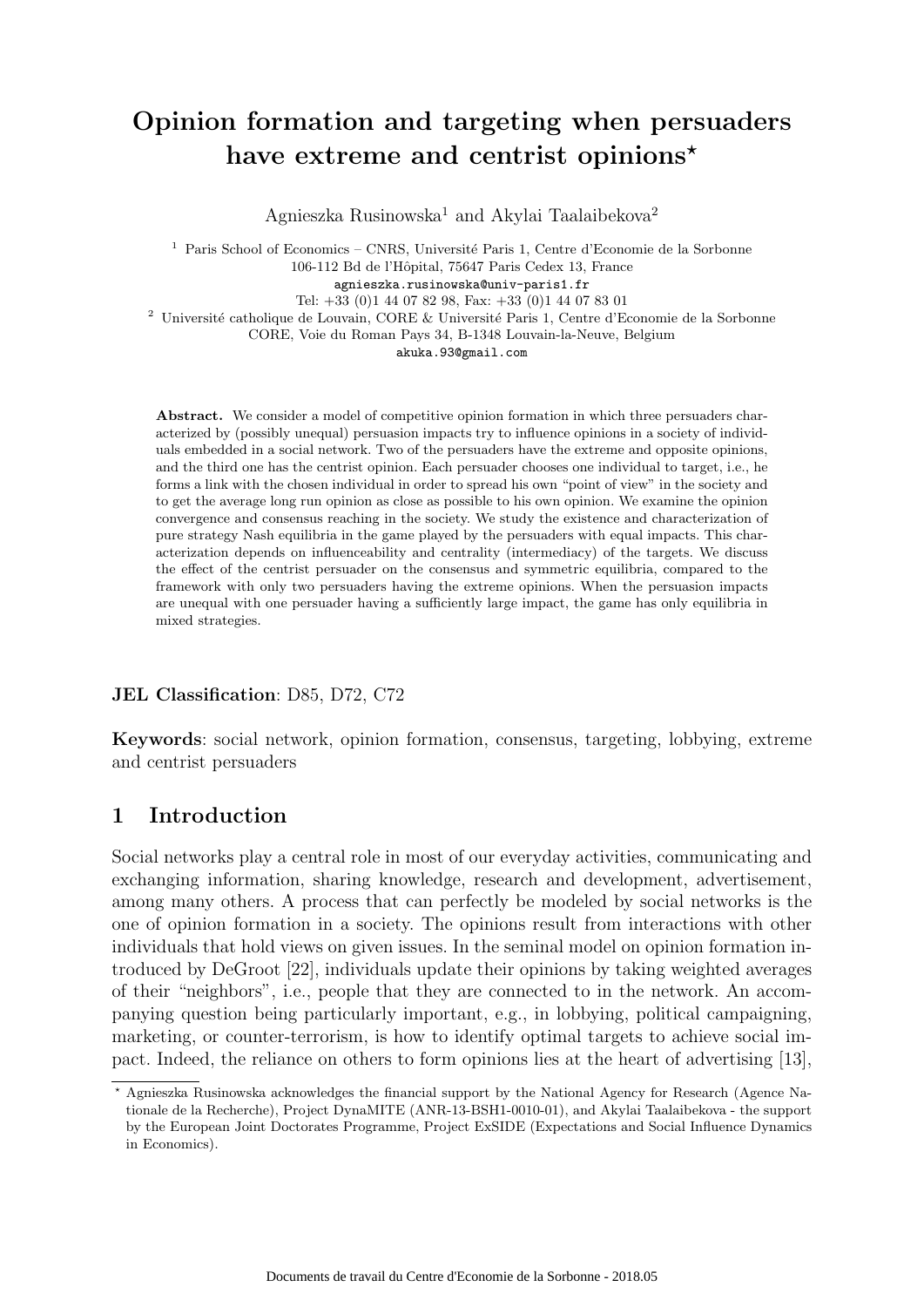efforts to make people aware of different issues, preventing criminal social groups and organizations [7], or attempts of capturing votes in elections. In economics such models are used to study competition between firms and product differentiation. In political science, they are applied for determining equilibrium outcomes of electoral competitions.

Our point of departure for the present paper is [43]. We consider a game of competitive opinion formation in a society played by three competing persuaders that have different opinions on a certain issue. The society consists of individuals having their own opinions on that issue and updating them like in [22], i.e., by taking weighted averages of individuals' opinions that they listen to. The opinion is a real number between 0 and 1, and can be interpreted as the intensity of the opinion "yes". [43] extend the DeGroot model by introducing two persuaders (called external players in their paper) with the extreme opinions 0 and 1. In the present paper, we introduce a third persuader which has the centrist opinion  $\frac{1}{2}$ . Each persuader chooses one individual to target. Targeting in this setting means forming a link with that individual in order to make the average opinion in the society as close as possible to his own opinion. The persuaders are characterized by (possibly unequal) persuasion impacts. The higher the impact of a persuader targeting an individual, the more this individual takes the persuader's opinion into account when updating his own opinion.

The main objective of this work is to study the effects of entering the additional centrist persuader into competition between the two extremist persuaders. First, we examine the opinion convergence and consensus reaching in the society targeted by the three persuaders. Is it possible to obtain a limit opinion vector? Can the society reach a consensus meaning that every individual has the same opinion? If so, how does such a consensus look like? More specifically, how does the presence of the centrist persuader change the convergence and consensus reaching in the society? We focus on the competition between the three persuaders. We define a noncooperative game played by the persuaders with strategies being target individuals and study the existence and characterization of pure strategy Nash equilibria. [43] obtain a constant sum game where players have opposite interests. Our extended game cannot be considered as a constant sum game anymore, and hence we derive new expressions for the payoffs, appropriate for the extended setting. A number of new questions arises. How can the centrist persuader affect optimal strategies of the extreme persuaders determined in [43]? How do characteristics of the key (i.e., targeted) individuals change when the third persuader enters into the play? Which network structures appear to be consistent with the equilibrium in pure strategies?

The introduction of the centrist persuader with a specific position that involves balance, neutrality, and equal combination of the extreme positions makes the theoretical framework richer. It can give a more realistic explanation of the political and economic spectrum, and just daily life. A good example comes from the recent French Presidential Elections where the current President is largely seen as centrist. In political science there is a well known theory of spatial allocation. [25] represents the relative positioning of political parties and voters by using a spatial analogy built on the work of [46] that consists in representing the political preferences on a linear scale from left to right. [30] consider voters' behavior in three-candidate elections in a non-spatial context. In economics three parties can be seen as three main firms that differ from each other by production, work, and distribution. They can compete over marketing campaigns, product adoption, firm allocations, etc.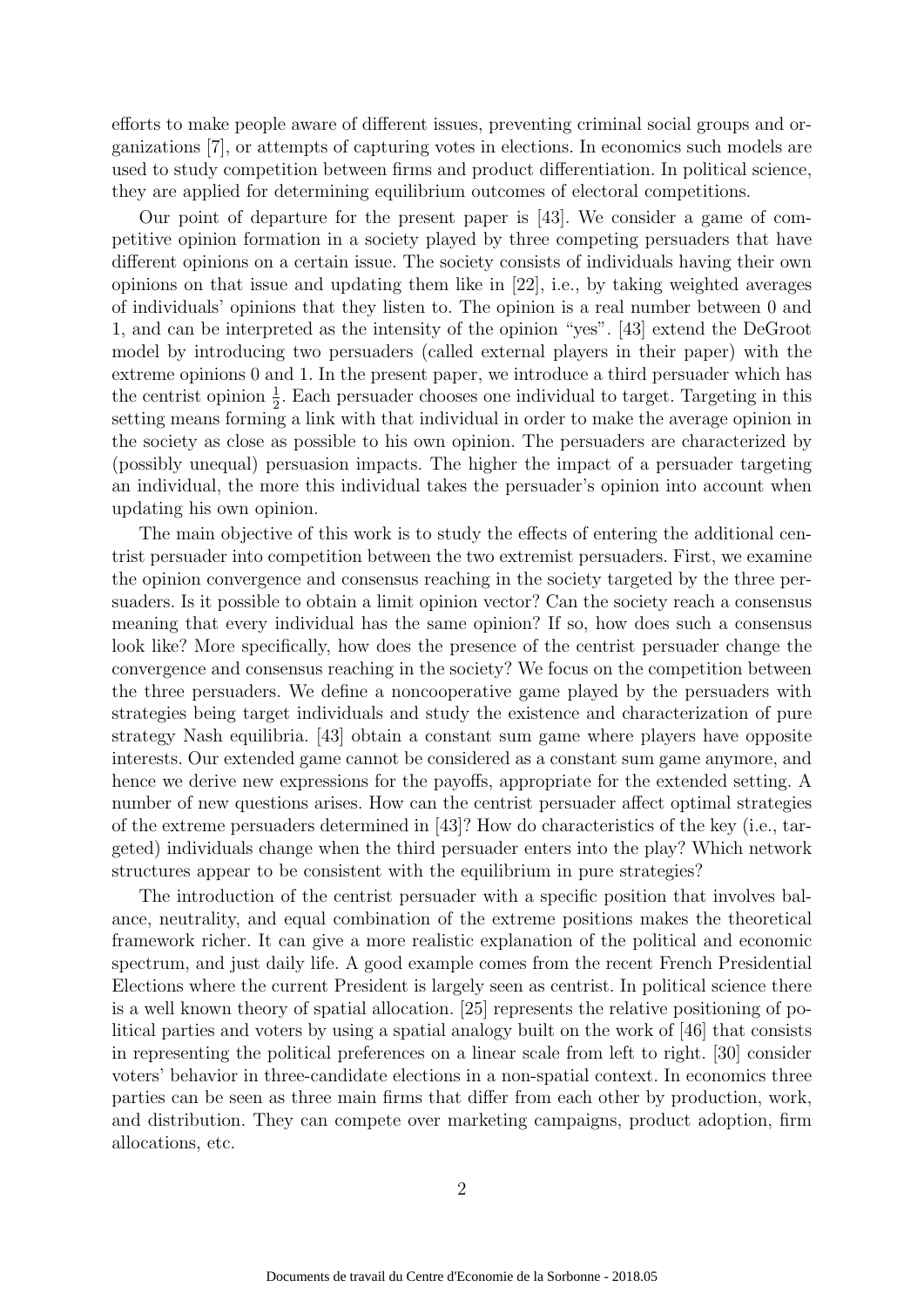The extension of [43] by introducing the third persuader with the centrist opinion has a number of consequences on consensus reaching in the society and Nash equilibria of the noncooperative game played by the persuaders. The presence of the centrist persuader preserves opinion convergence but changes the long run opinions of the society and the consensus. When the three persuaders choose the same target, a consensus exists and is determined by the three persuasion impacts. If the impact of the centrist persuader is vanishing, we recover the consensus with only two extreme persuaders. When the impact of one of the persuaders is much larger than these of the others, the consensus approaches the opinion of the high-impact persuader. Moreover, when all three persuaders target the same individual, the presence of the centrist one improves the situation of the weaker extreme persuader in the sense that consensus moves closer to the opinion of the smallerimpact persuader.

By using some notions and definitions given in [43], we characterize equilibria in our three-persuader setting. We focus our analysis on the case with equal impacts and find that both intermediacy (centrality) and relative influenceability are important, and the target individuals are completely characterized by these two notions. More precisely, conditions for the existence of symmetric Nash equilibria of the game played by the three equal-impact persuaders is that the relative influence of a potential target must be at least twice higher than the one of any other individual in the network. Strong-impact persuaders must take into account the presence of the new centrist one. The persuaders are demanding higher centrality from their potential targets to compensate the impact of the new persuader. However, when the persuaders have weak impact, the conditions for Nash equilibria are the same as for the case with only two extreme persuaders. If the persuasion impacts are unequal and one persuader's impact is sufficiently large, then the game has only equilibria in mixed strategies.

The paper is organized as follows. The model is introduced in Section 2. Section 3 concerns the opinion convergence and consensus reaching. In Section 4 we define the noncooperative game played by the persuaders and present the equilibrium analysis. More precisely, we determine the equilibrium conditions for the case when the persuasion impacts are the same and briefly discuss the case of the unequal persuasion impacts. The related literature is surveyed in Section 5. Section 6 presents concluding remarks. The Appendix in Section 7 presents proofs of the main results.

## 2 The framework and preliminaries

The model with three persuaders We extend the model of strategic influence with two external players having extreme opinions [43] to a framework with three persuaders, by adding a persuader with the centrist opinion. The society consists of a set  $N =$  $\{1, ..., n\}$  of individuals who discuss a certain issue. Each individual  $i \in N$  has an initial opinion on the issue, given by a real number  $x_i(0) \in [0,1]$  which can be interpreted as the intensity of i's personal opinion "yes" in time 0. The individuals interact with each other, that is, are embedded in a social network, and consequently update their opinions at discrete time  $t \in \mathbb{N}$ . The society is observed by three persuaders A, B and C who have the fixed opinions 1,  $\frac{1}{2}$  and 0, respectively. Each of them chooses one individual in N to form a link with in order to influence the formation of opinions in the society. The individuals targeted by A, B and C are denoted by  $s_A$ ,  $s_B$  and  $s_C$ , respectively.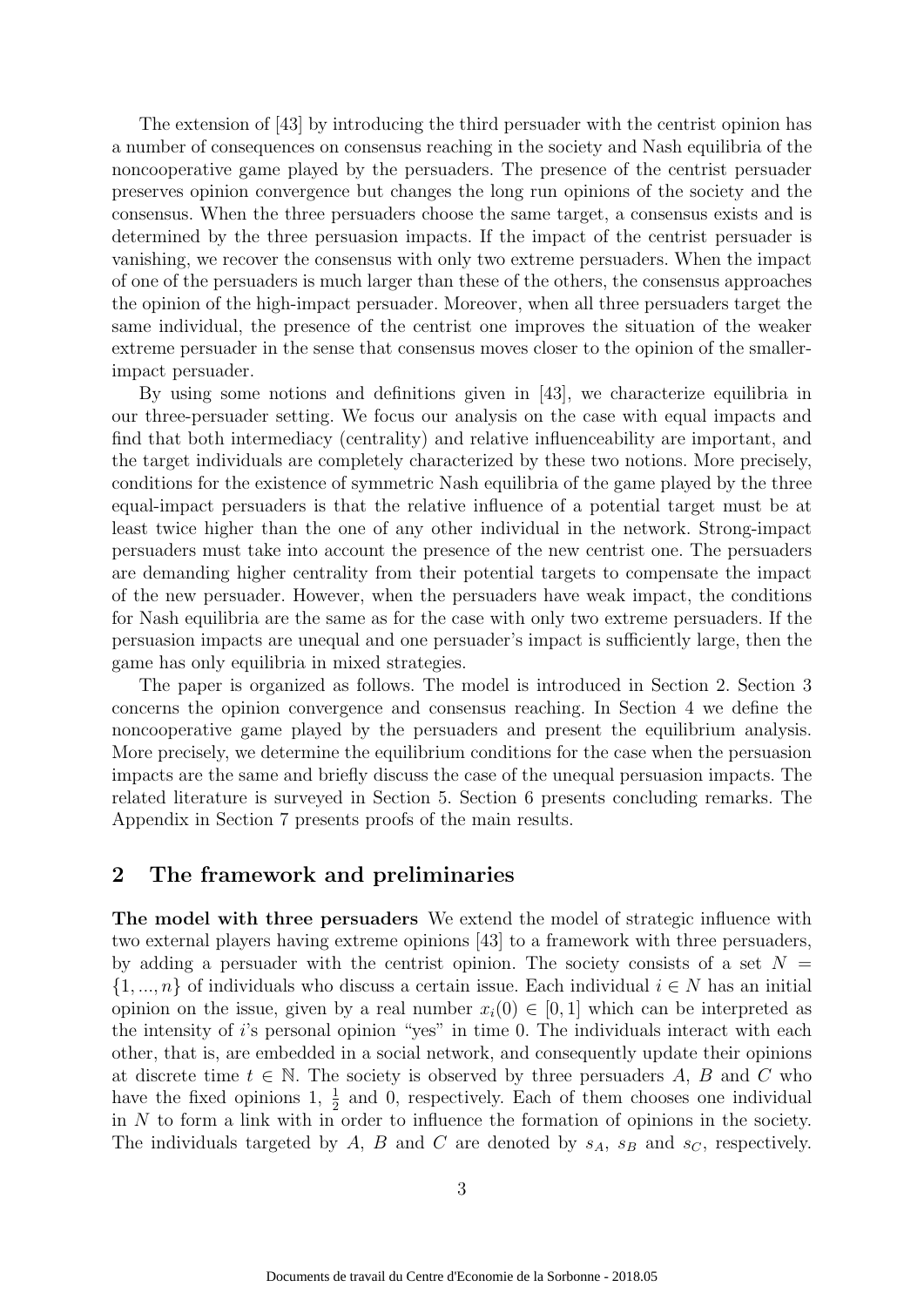The persuaders are characterized by possibly unequal (positive) persuasion impacts  $\lambda$ ,  $γ$  and  $μ$ , respectively, to adjust influence in the society. When persuader A targets the individual  $s_A$ , a share  $\lambda$  of the attention of that individual is redirected to A. The same adjustment of influence holds for  $s_B$  and  $s_C$  being targeted by B and C, with impacts  $\gamma$ and  $\mu$ , respectively.

It is assumed that in the absence of the persuaders, the individuals would update their opinion by using weighted averages of their neighbors' opinions [22], that is, according to the rule:

$$
\mathbf{x}_N(t) = W \mathbf{x}_N(t-1) = W^t \mathbf{x}_N(0)
$$
\n(1)

where  $W = [w_{ik}]_{i,k \in N}$  is the interaction or influence matrix being row stochastic, i.e.,  $\sum_{k=1}^{n} w_{ik} = 1$  for every  $i \in N$ ,  $w_{ik}$  denotes the weight or trust that individual i assigns to the current opinion of individual  $k$  in forming his own opinion in the next period, and  $\mathbf{x}_N(t) = [x_1(t), \cdots, x_n(t)]'$  is the opinion (column) vector at time step  $t$ <sup>1</sup>

Preliminaries on networks, influenceability and influence A directed graph G on N is associated to the matrix W such that there is an arc  $(i, k)$  from i to k meaning that i listens to k if and only if  $w_{ik} > 0$ . A walk from node i to node k is a sequence of nodes  $(i_1 = i, i_2, \dots, i_{j-1}, i_j = k)$  such that  $w_{i_m i_{m+1}} > 0$  (i.e., there is an arc  $(i_m, i_{m+1})$ ) for each  $m \in \{1, \dots, j-1\}$ . A cycle around i is a walk from i to i which does not pass through i between the starting and ending nodes.<sup>2</sup> A path is a walk such that neither a node nor an arc appears more than once in the sequence. To be consistent with the DeGroot framework [22] we assume that the social network defined by the adjacency matrix W is connected, i.e., for every pair of individuals  $i, k \in N$  there exists a path from i to k.

We recall some crucial concepts used in [43]. For any walk  $p = (i_1, ..., i_m)$  in G, we denote by  $w(p)$  its "weight" measured according to W, i.e.,

$$
w(p) := \prod_{j=1}^{m-1} w_{i_j, i_{j+1}} \tag{2}
$$

Moreover, for any two individuals  $i, k$  in the society N, let  $C_i^k$  denote the set of cycles around *i* that pass through k, and  $B_i^k$  the set of walks that start from any node  $\neq i$ , end up in i, and go through  $k$ . Let

$$
c_i^k := \sum_{p \in C_i^k} w(p) \quad b_i^k := \sum_{p \in B_i^k} w(p) \tag{3}
$$

The quantity  $c_i^k$  accounts for the self-feedback (echo) that individual i receives of his opinion through the network. The larger  $c_i^k$  is, the more individual k interferes with this self-reinforcement process and hence, the lesser is the influence that can be exerted on i by a persuader. Furthermore, the quantity  $d_i c_i^k$  measures the *influenceability of individual i*, given that k is targeted by another persuader, where  $d_i$  is i's out-degree, i.e., the number of individuals that i listens to. The larger  $d_i$  is, the more opinions individual i takes into

<sup>&</sup>lt;sup>1</sup> Transposition of column vectors is denoted by *t*, and therefore  $\mathbf{x}'_N(t)$  is a row vector.

<sup>&</sup>lt;sup>2</sup> This definition of a cycle differs from the usual one, which does not allow repetition of any node between the starting and ending nodes.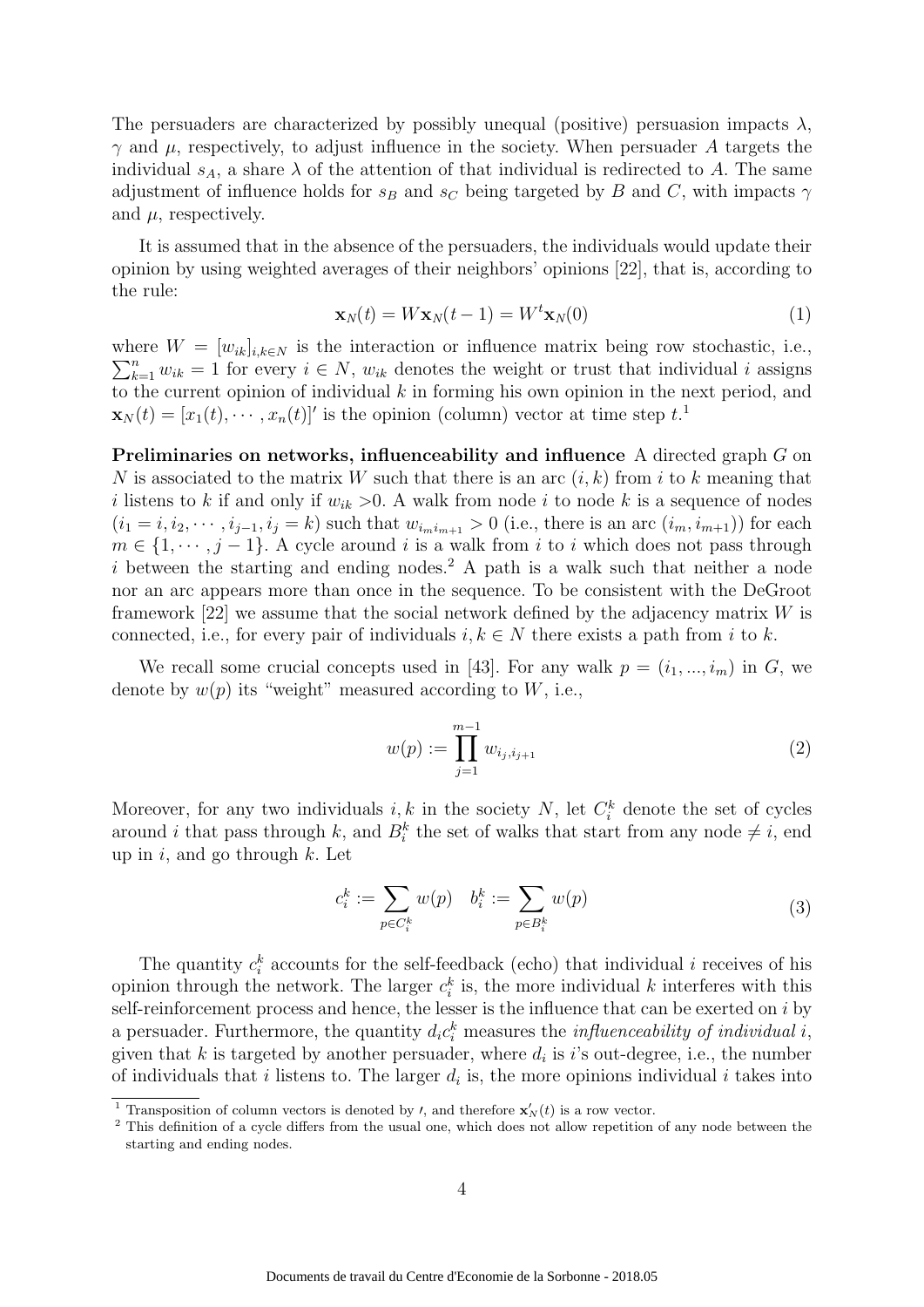account and the lesser/slower he can be influenced by an additional opinion. Hence, the lower  $d_i c_i^k$  is, the more influenceable *i* is.

The quantity  $b_i^k$  accounts for the *influence (centrality, intermediacy)* of k relatively to  $i$ , i.e., it measures the extent to which  $k$  can interpose himself between  $i$  and other individuals, i.e., the extent to which the influence of individual  $k$  reaches the network before this of i.

 $c_i^k$  and  $b_i^k$  have some probabilistic interpretations. If the influence travels across the network according to the probabilities given by W, then  $c_i^k$  is the probability for i to be reached by the influence of  $k$  before he receives the self-feedback of his own opinion. Accordingly,  $b_i^k$  is the sum of the probabilities for the  $n-1$  individuals other than i to be reached by the influence of  $k$  before this of  $i$ .

The extended matrix of influence and updating rule In the presence of the persuaders who choose the targets  $s = (s_A, s_B, s_C)$ , the  $n \times n$  matrix of influence W is extended to a  $(n+3) \times (n+3)$  matrix  $M_{\lambda, \gamma, \mu}(\mathbf{s})$  such that:

$$
M_{\lambda,\gamma,\mu}(\mathbf{s}) = \begin{bmatrix} 1 & 0 & 0 & \mathbf{0} \\ 0 & 1 & 0 & \mathbf{0} \\ 0 & 0 & 1 & \mathbf{0} \\ \hline \Delta_{\lambda,\gamma,\mu}(\mathbf{s}) E_{\lambda,\gamma,\mu}(\mathbf{s}) & \Delta_{\lambda,\gamma,\mu}(\mathbf{s}) W \end{bmatrix}
$$
(4)

which similarly to [43] accounts for two effects:

(i) the weight renormalization in the presence of the persuaders, given by the weight renormalization matrix  $\Delta_{\lambda,\gamma,\mu}(\mathbf{s})$  which is a diagonal matrix with diagonal elements equal to

$$
\frac{d_1}{d_1 + \lambda \delta_{1,s_A} + \gamma \delta_{1,s_B} + \mu \delta_{1,s_C}}, \cdots, \frac{d_n}{d_n + \lambda \delta_{n,s_A} + \gamma \delta_{n,s_B} + \mu \delta_{n,s_C}}
$$
(5)

with  $\delta_{i,s_j} = 1$  if  $i = s_j$  for all  $i \in N$ ,  $s_j \in \{s_A, s_B, s_C\}$  and 0 otherwise;

(ii) the strategic influence given by a matrix

$$
E_{\lambda,\gamma,\mu}(\mathbf{s}) = \left[\frac{\lambda}{d_{s_A}}e_{s_A} \frac{\gamma}{d_{s_B}}e_{s_B} \frac{\mu}{d_{s_C}}e_{s_C}\right]
$$
(6)

where  $e_i$  denotes the unit vector with coordinate 1 at *i*.

In the influence matrix  $M_{\lambda,\gamma,\mu}(\mathbf{s})$  the first three rows correspond to the weights of the persuaders A, B and C: since they do not listen to the individuals in the society, they put weight 1 for themselves and 0 otherwise. The next n rows correspond to the new weights of the individuals in N adjusted to the extended framework. The individuals targeted by the persuaders redistribute their trust among their neighbors and the targeting persuaders: the weights put for the persuaders depend on the persuaders' impacts and are given by  $\Delta_{\lambda,\gamma,\mu}(s)E_{\lambda,\gamma,\mu}(s)$ , while the new weights put for the other individuals are  $\Delta_{\lambda,\gamma,\mu}(s)W$ instead of W.

The vector of opinions is extended to  $\mathbf{x}(t) = \begin{bmatrix} 1 & \frac{1}{2} & 0 \\ 0 & \mathbf{x}_N(t) \end{bmatrix}$  where the first three coordinates correspond to the fixed opinions of the persuaders. The opinion updating rule is now determined by

$$
\mathbf{x}(t+1) = M_{\lambda,\gamma,\mu}(\mathbf{s})\mathbf{x}(t) = (M_{\lambda,\gamma,\mu}(\mathbf{s}))^{t+1}\mathbf{x}(0)
$$
\n(7)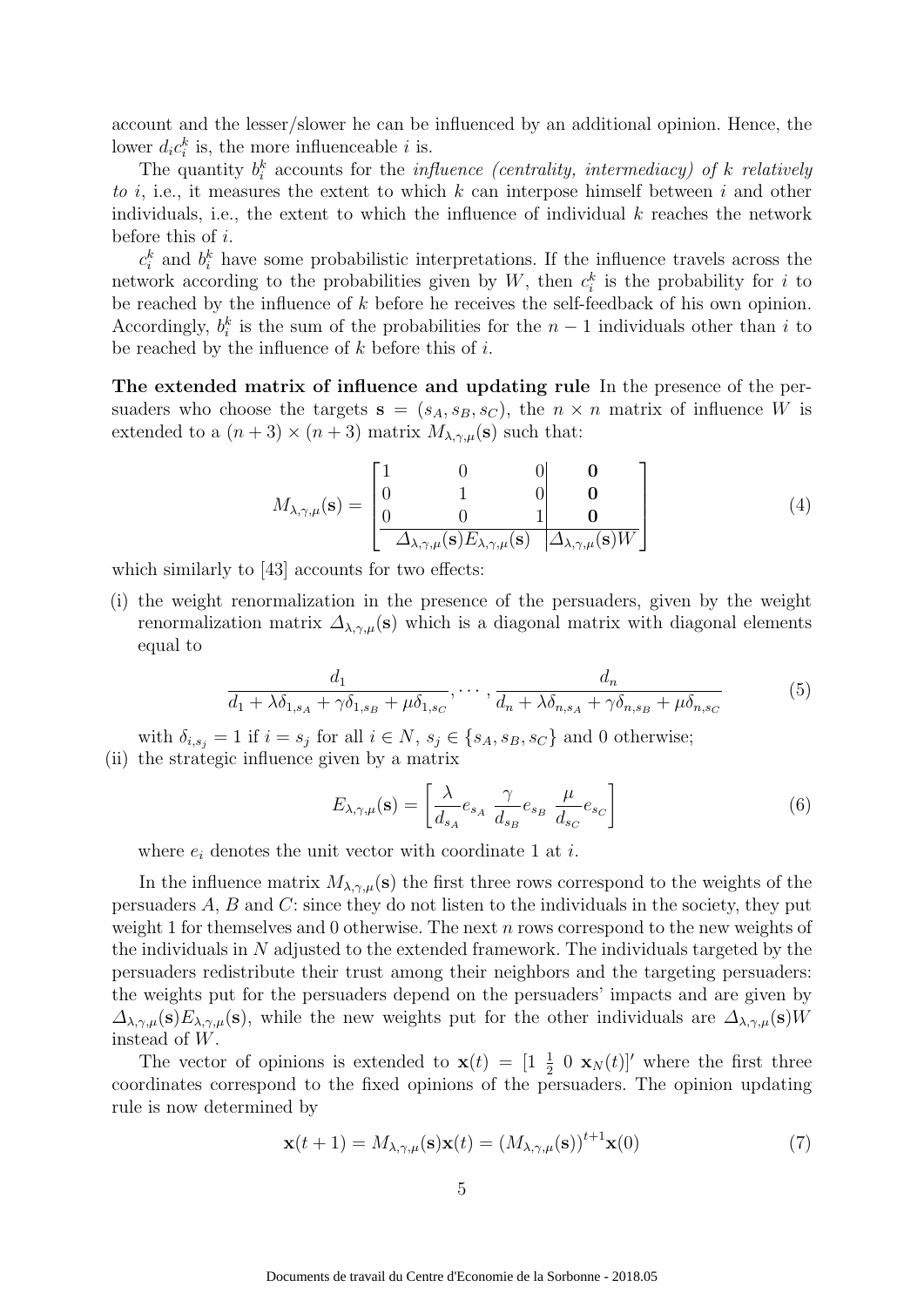which leads to the evolution law for the opinions of the individuals in  $N$  given by

$$
\mathbf{x}_{N}(t+1) = \Delta_{\lambda,\gamma,\mu}(\mathbf{s}) E_{\lambda,\gamma,\mu}(\mathbf{s}) \begin{bmatrix} 1\\ \frac{1}{2} \\ 0 \end{bmatrix} + \Delta_{\lambda,\gamma,\mu}(\mathbf{s}) W \mathbf{x}_{N}(t) \tag{8}
$$

In the next sections we provide the consensus and equilibrium analysis in the extended framework.

#### 3 Convergence of opinions and consensus reaching

Our first result concerns the convergence of opinions in the influence model with three persuaders. When the society gets a new persuader, the one with the centrist position, the opinion convergence is preserved in the society, i.e., opinions of the individuals do converge in long run. However, the long run opinions are obviously different from the ones reached in a society with only two persuaders having the extreme positions. More precisely, the following proposition holds:

**Proposition 1** For any initial vector of opinions  $\mathbf{x}(0) := \begin{bmatrix} 1 & \frac{1}{2} & 0 \\ 0 & \mathbf{x}_N(0) \end{bmatrix}$ , we have

$$
\lim_{t\to+\infty} \left(M_{\lambda,\gamma,\mu}(s)\right)^t \left[1\,\frac{1}{2}\,0\,\mathbf{x}_N(0)\right]' = \left[1\,\frac{1}{2}\,0\,\overline{\mathbf{x}}_N(s)\right]'
$$
\n(9)

where

$$
\overline{\boldsymbol{x}}_{N}(\boldsymbol{s}) = \left[I - \Delta_{\lambda,\gamma,\mu}(\boldsymbol{s})W\right]^{-1} \Delta_{\lambda,\gamma,\mu}(\boldsymbol{s}) \left(\frac{\lambda}{d_{s_A}} e_{s_A} + \frac{\gamma}{2d_{s_B}} e_{s_B}\right) \tag{10}
$$

In the model with two persuaders having the opinions 1 and 0, and the impacts  $\lambda$  and  $\mu$ , respectively, [43] prove the convergence result with

$$
\overline{\mathbf{x}}_{N}(\mathbf{s}) = [I - \Delta_{\lambda,\mu}(\mathbf{s})W]^{-1} \frac{\lambda}{d_{s_A}} \Delta_{\lambda,\mu}(\mathbf{s}) e_{s_A}
$$

Similarly to [43] in our extended framework with three persuaders the asymptotic opinions of the individuals are independent of their vector of initial opinions. They are determined by the respective targets of the persuaders, since  $\bar{\mathbf{x}}_N(\mathbf{s}) \in [0, 1]^n$  depends on the vector s. Compared to [43], the presence of the centrist persuader leads to some differences in  $\bar{\mathbf{x}}_N(\mathbf{s})$  determined by (10). The coefficient  $\frac{1}{2}$  comes from the vector of opinions where the first three coordinates are fixed points of the persuaders and  $\frac{1}{2}$  indicates the "ideal" point of the centrist persuader.

The next issue concerns the effect of the centrist persuader on reaching a consensus among the society members. In other words, can all individuals end up with the same opinion in long run, and if so, how does their opinion look like? It appears that if the three persuaders choose the same target, then the long run opinion in the society converges towards a consensus  $\alpha \in [0, 1]$  among the individuals. The consensus is determined by the three persuasion impacts.

**Proposition 2** If  $s_A = s_B = s_C$ , then the individuals in N reach a consensus  $\alpha$  given by

$$
\alpha = \frac{2\lambda + \gamma}{2(\lambda + \gamma + \mu)}\tag{11}
$$

In particular, if  $\lambda = \mu$ , then the consensus is  $\alpha = \frac{1}{2}$  $\frac{1}{2}$ .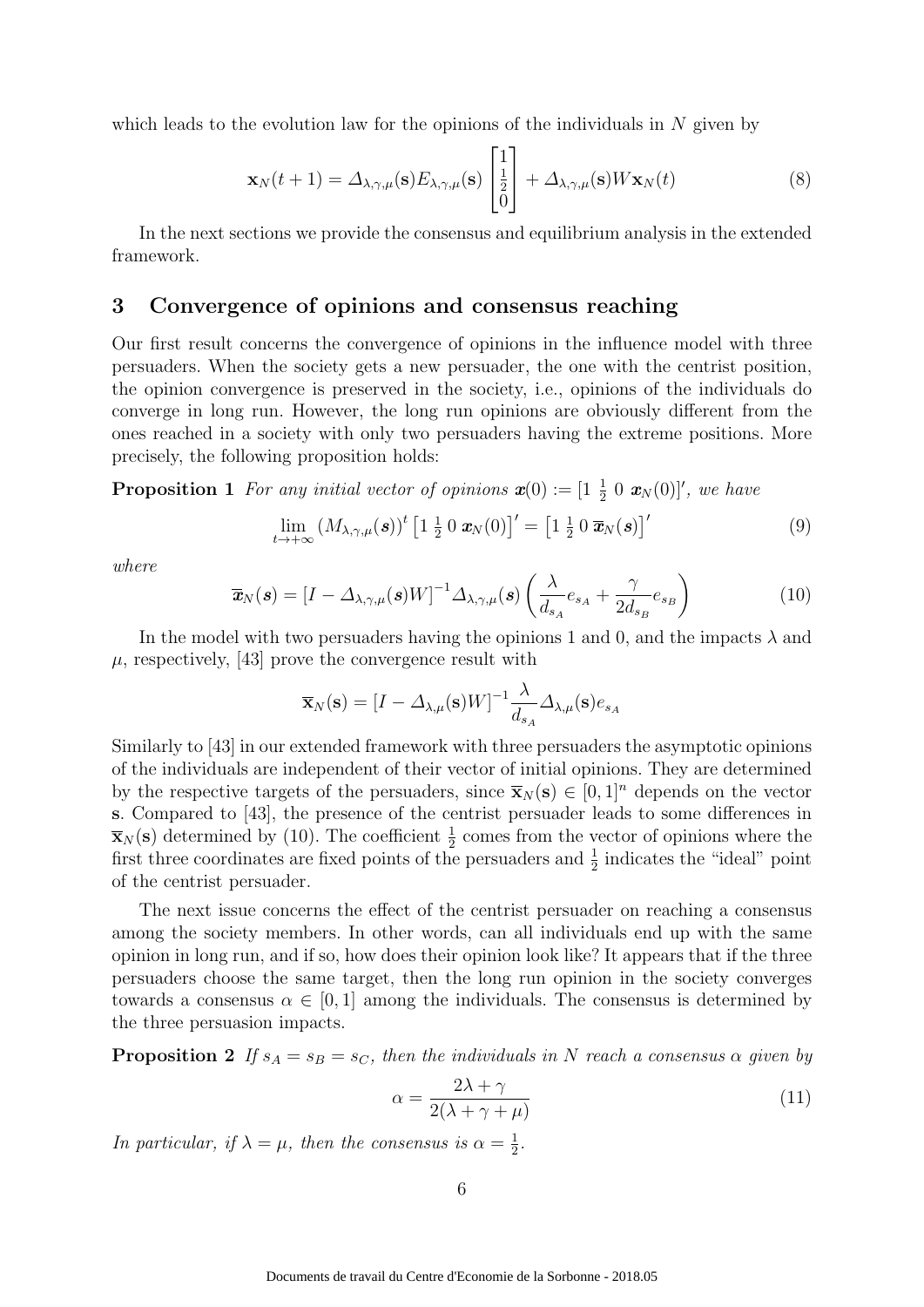We can draw a number of intuitive conclusions from Proposition 2 which considers the case when all three persuaders target the same individual. In this case, the society reaches a consensus which depends on the persuaders' impacts. In particular, if the extreme persuaders have the equal impact  $\lambda = \mu$ , then the individual who receives three "types" of information from each of the persuaders, takes equally into account the opinions 0 and 1 of the extreme persuaders. At the end, the consensus of  $\frac{1}{2}$  occurs in the society, independently of the impact of the centrist persuader B.

In the model [43] with two extreme persuaders targeting the same individual, the society reaches a consensus given by  $\alpha = \frac{\lambda}{\lambda + \alpha}$  $\frac{\lambda}{\lambda+\mu}$ . We recover this result from (11) when the centrist persuader in the extended model has the vanishing impact  $\gamma \to 0$ . On the contrary, if the centrist persuader is much stronger than the two extreme ones, i.e., if  $\gamma \to +\infty$  and  $\lambda, \mu \in \mathbb{R}_+$ , then the consensus is equal to  $\frac{1}{2}$ , the opinion of the centrist persuader. Similarly, when  $\lambda \to +\infty$  and  $\gamma, \mu \in \mathbb{R}_+$ , the consensus is equal to 1 (A's opinion), while under  $\mu \to +\infty$  and  $\lambda, \gamma \in \mathbb{R}_+$ , the consensus approaches 0 (C's opinion). Furthermore, note that

$$
\frac{2\lambda + \gamma}{2(\lambda + \gamma + \mu)} > \frac{\lambda}{\lambda + \mu} \quad \text{if and only if} \quad \lambda < \mu
$$

This means that when all three persuaders target the same individual, independently of the impact of the centrist persuader, his presence in the society always improves the situation of the weaker extreme persuader, i.e., it moves the consensus opinion closer to the ideal point of the persuader with the smaller impact.

When persuaders A and C target the same individual, then the society ends up in a consensus, even if the centrist persuader targets another individual and independently of his own impact, but only if the extreme persuaders are equally strong. In this case, the consensus is equal to  $\frac{1}{2}$ . More precisely, the following holds true.

**Proposition 3** If  $s_A = s_C$  then the individuals in N reach a consensus  $\alpha = \frac{1}{2}$  $rac{1}{2}$  with  $\lambda = \mu.$ 

The individual targeted by persuaders A and C listens to both of them. He recounts his trust weights, and since impacts are equal  $(\lambda = \mu)$ , spreads the opinion of  $\frac{1}{2}$ . At the same time, the individual targeted by persuader  $B$  shares the same opinion. Consequently, the society reaches the consensus  $\frac{1}{2}$ . We present an illustrative example:

Example 1 Let us consider a five-individual society with the following weight matrix:

$$
W = \begin{bmatrix} 0 & \frac{3}{4} & 0 & \frac{1}{8} & \frac{1}{8} \\ \frac{1}{3} & \frac{1}{3} & \frac{1}{3} & 0 & 0 \\ \frac{1}{2} & 0 & 0 & 0 & \frac{1}{2} \\ \frac{1}{2} & \frac{1}{5} & \frac{1}{5} & \frac{1}{5} & \frac{1}{5} \\ 0 & \frac{1}{4} & \frac{1}{4} & \frac{1}{4} & \frac{1}{4} \end{bmatrix}
$$

Situation 1: First, we assume that the three persuaders are equally strong,  $\lambda = \gamma =$  $\mu = 1$ , and they all target individual 2, i.e.,  $s_A = s_B = s_C = 2$ . The vector  $\bar{\mathbf{x}}_N(\mathbf{s})$  is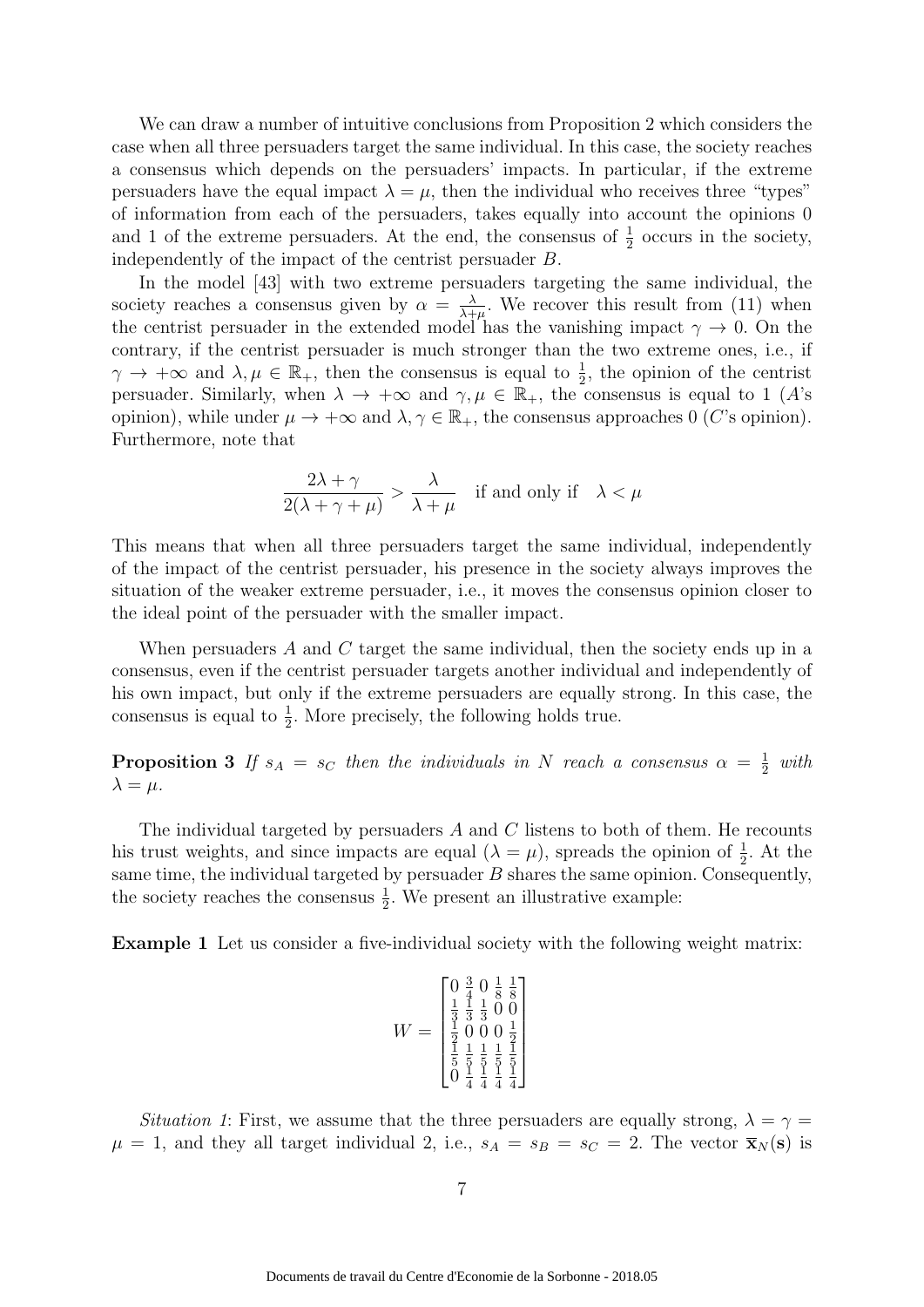obtained from (8), letting  $\mathbf{x}_N (t+1) = \mathbf{x}_N (t) = \overline{\mathbf{x}}_N (\mathbf{s})$ . The solution of

$$
\overline{\mathbf{x}}_{N}(\mathbf{s}) = \begin{bmatrix} 0 & 0 & 0 \\ \frac{1}{6} & \frac{1}{6} & \frac{1}{6} \\ 0 & 0 & 0 \\ 0 & 0 & 0 \\ 0 & 0 & 0 \end{bmatrix} \begin{bmatrix} 1 & 1 & 0 \\ 1 & \frac{1}{2} & 0 \end{bmatrix}' + \begin{bmatrix} 0 & \frac{3}{4} & 0 & \frac{1}{8} & \frac{1}{8} \\ \frac{1}{6} & \frac{1}{6} & \frac{1}{6} & 0 & 0 \\ \frac{1}{2} & 0 & 0 & 0 & \frac{1}{2} \\ \frac{1}{5} & \frac{1}{5} & \frac{1}{5} & \frac{1}{5} & \frac{1}{5} \\ 0 & \frac{1}{4} & \frac{1}{4} & \frac{1}{4} & \frac{1}{4} \end{bmatrix} \overline{\mathbf{x}}_{N}(\mathbf{s})
$$

is  $\bar{x}_i(\mathbf{s}) = \frac{1}{2}$  for  $i \in \{1, 2, 3, 4, 5\}$ , i.e., the society converges to a consensus  $\alpha = \frac{1}{2}$  $\frac{1}{2}$ . Obviously, the solution is consistent with Proposition 2.

Situation 2: If the extreme persuaders target individual 2 while the centrist persuader targets individual 4, i.e., if  $s_A = s_C = 2$ ,  $s_B = 4$ , then we obtain the solution of

$$
\overline{\mathbf{x}}_N(\mathbf{s}) = \begin{bmatrix} 0 & 0 & 0 \\ \frac{1}{5} & 0 & \frac{1}{5} \\ 0 & 0 & 0 \\ 0 & \frac{1}{6} & 0 \\ 0 & 0 & 0 \end{bmatrix} \left[ 1\frac{1}{2}0 \right]' + \begin{bmatrix} 0 & \frac{3}{4} & 0 & \frac{1}{8} & \frac{1}{8} \\ \frac{1}{5} & \frac{1}{5} & \frac{1}{5} & 0 & 0 \\ \frac{1}{5} & 0 & 0 & 0 & \frac{1}{2} \\ \frac{1}{6} & \frac{1}{6} & \frac{1}{6} & \frac{1}{6} & \frac{1}{6} \\ 0 & \frac{1}{4} & \frac{1}{4} & \frac{1}{4} & \frac{1}{4} \end{bmatrix} \overline{\mathbf{x}}_N(\mathbf{s})
$$

equal to  $\overline{x}_i = \frac{1}{2}$  $\frac{1}{2}$  for  $i \in \{1, 2, 3, 4, 5\}$ . The payoffs of the persuaders are the same as in the previous case. Consistently with Proposition 3, since  $\lambda = \mu$ , the society reaches the consensus equal to  $\alpha = \frac{1}{2}$  $\frac{1}{2}$ , despite the fact that the impact of the centrist persuader is different from the one of the extreme persuaders.

*Situation 3*: Assume now that  $s_A = s_C = 2$ ,  $s_B = 4$ , but the persuaders have different impacts  $\lambda$ ,  $\gamma$  and  $\mu$ . Take, for instance,  $\lambda = 4$ ,  $\gamma = 3$  and  $\mu = 8$ . The solution of

$$
\overline{\mathbf{x}}_{N}(\mathbf{s}) = \begin{bmatrix} 0 & 0 & 0 \\ \frac{4}{15} & 0 & \frac{8}{15} \\ 0 & 0 & 0 \\ 0 & \frac{3}{8} & 0 \\ 0 & 0 & 0 \end{bmatrix} \begin{bmatrix} 1 \\ 1 \\ 2 \end{bmatrix}' + \begin{bmatrix} 0 & \frac{3}{4} & 0 & \frac{1}{8} \\ \frac{1}{15} & \frac{1}{15} & \frac{1}{15} & 0 \\ \frac{1}{2} & 0 & 0 & 0 & \frac{1}{2} \\ \frac{1}{8} & \frac{1}{8} & \frac{1}{8} & \frac{1}{8} \\ \frac{1}{8} & \frac{1}{8} & \frac{1}{8} & \frac{1}{8} \\ 0 & \frac{1}{4} & \frac{1}{4} & \frac{1}{4} \end{bmatrix} \overline{\mathbf{x}}_{N}(\mathbf{s})
$$

is equal to  $\bar{x}_1(s) = 0.3511$ ,  $\bar{x}_2(s) = 0.3366$ ,  $\bar{x}_3(s) = 0.3614$ ,  $\bar{x}_4(s) = 0.4173$ , and  $\bar{x}_5(s) =$ 0.3718. Since the impact  $\mu$  of the third persuader is twice of the impact  $\lambda$  of the first one, the long run average opinion is biased toward the first half of opinion domain. This confirms Proposition 3: when  $\lambda \neq \mu$ , we get the long run opinions convergence, but there is no consensus  $\overline{x}_i(\mathbf{s}) \neq \overline{x}_k(\mathbf{s})$  for some  $i, k \in N$ .

### 4 Nash equilibrium of the model

**Payoffs and the aggregate opinion** We consider a game  $\mathcal{G}_{\lambda,\gamma,\mu}$  played by the three persuaders, with their set of strategies being N, i.e., the strategies of A, B and C are the targeted individuals  $s_A$ ,  $s_B$  and  $s_C$ , respectively. Each persuader aims at bringing the asymptotic average opinion in the society as close as possible to his own opinion (1 for persuader  $A, \frac{1}{2}$  $\frac{1}{2}$  for persuader B and 0 for persuader C, i.e., at minimizing the distance between the asymptotic average opinion in the society and his own "ideal" point. In other words, our game-theoretic model of competition between the persuaders is a system of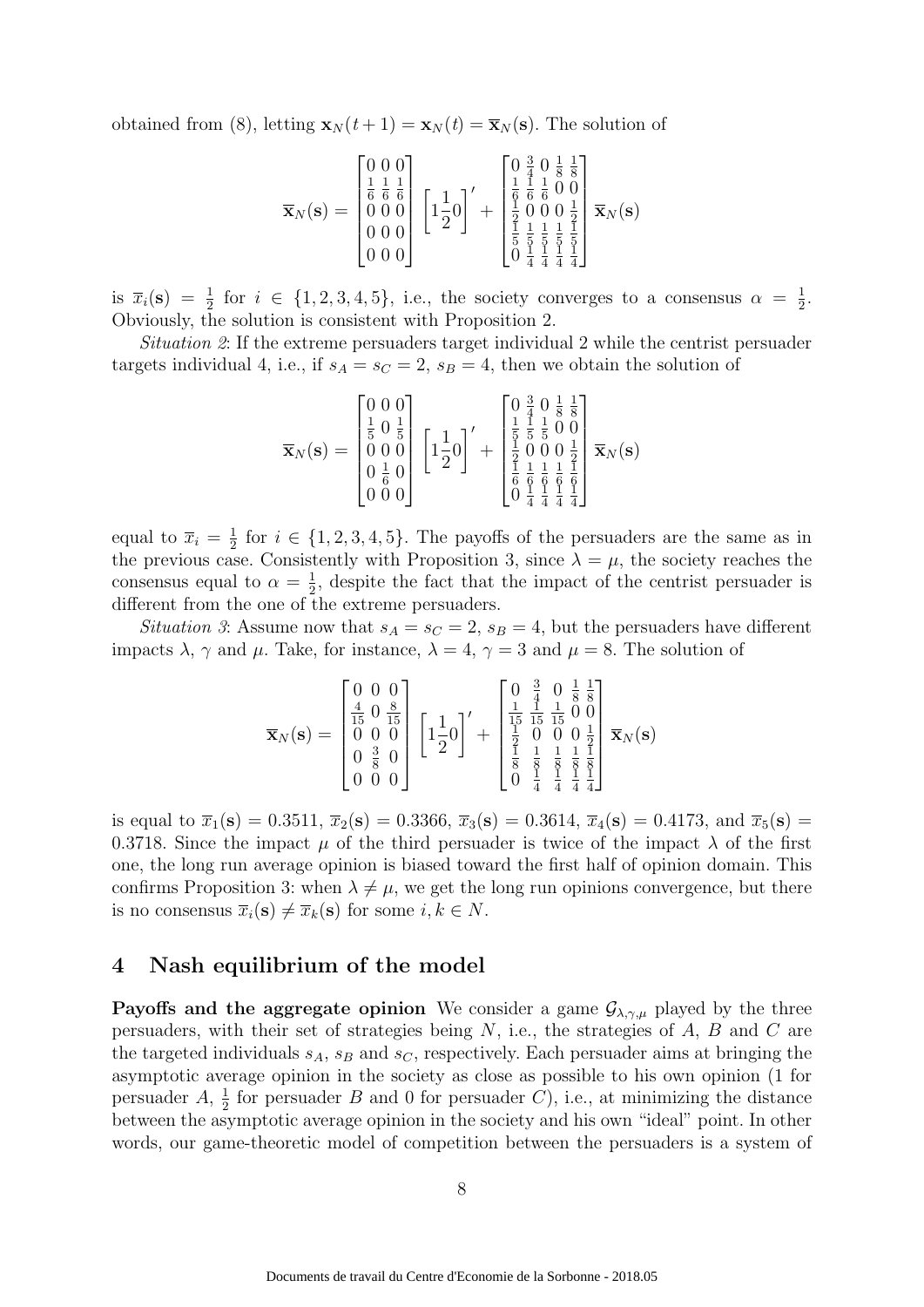minimization problems, where the persuaders' goal is to minimize their payoffs, given a strategy profile  $s=(s_A, s_B, s_C) \in N \times N \times N$ , defined in the following way:

$$
\pi_{\lambda,\gamma,\mu}^{A}(s_A, s_B, s_C) = \left(1 - \frac{1}{n} \mathbf{1}' \overline{\mathbf{x}}_N(\mathbf{s})\right)^2
$$

$$
\pi_{\lambda,\gamma,\mu}^{B}(s_A, s_B, s_C) = \left(\frac{1}{2} - \frac{1}{n} \mathbf{1}' \overline{\mathbf{x}}_N(\mathbf{s})\right)^2
$$

$$
\pi_{\lambda,\gamma,\mu}^{C}(s_A, s_B, s_C) = \left(\frac{1}{n} \mathbf{1}' \overline{\mathbf{x}}_N(\mathbf{s})\right)^2
$$
(12)

where  $\bar{\mathbf{x}}_N(\mathbf{s})$  is given by (10). For convenience, we introduce the notation

$$
\tilde{x}_N(\mathbf{s}) := \mathbf{1}' \overline{\mathbf{x}}_N(\mathbf{s}) = \sum_{i \in N} \overline{x}_i(\mathbf{s})
$$

for the aggregate opinion formed in the society. The following results determine  $\tilde{x}_N(s)$ , i.e. equivalently the persuaders' payoffs, for some strategy profiles, in terms of the persuaders' impacts and the individuals' influence (centrality, intermediacy) and influenceability recalled in the network preliminaries.

**Theorem 1** The payoffs of persuaders A, B and C, given the strategy profile  $s = (s_A, s_B, s_C)$ are as follows:

(i) If  $s_A = s_B = s_C = i$ , i.e., if all three persuaders target the same individual i, then

$$
\tilde{x}_N(i,i,i) = \frac{n(2\lambda + \gamma)}{2(\lambda + \gamma + \mu)}\tag{13}
$$

(ii) If  $s_A = s_C = i$  and  $s_B = k \neq i$ , i.e., if the two extreme persuaders target the same individual i and the centrist one targets a different individual k then:

$$
\tilde{x}_N(i,k,i) = \frac{2\lambda(\gamma b_k^i + d_k c_k^i n) + \gamma((\lambda + \mu)b_i^k + d_i c_i^k n)}{2(\gamma d_i c_i^k + (\lambda + \mu)(d_k c_k^i + \gamma))}
$$
(14)

(iii) If  $s_A = k$  and  $s_B = s_C = i \neq k$ , i.e., if the persuader with the opinion 1 targets an individual k, while the remaining persuaders target the same individual i but different from k, then:

$$
\tilde{x}_N(k, i, i) = \frac{2\lambda((\gamma + \mu)b_i^k + d_i c_i^k n)) + \gamma(\lambda b_k^i + d_k c_k^i n)}{2(\lambda d_i c_i^k + (\gamma + \mu)(d_k c_k^i + \lambda))}
$$
(15)

(iv) If  $s_A = s_B = i$  and  $s_C = k \neq i$ , i.e., if the first two persuaders target i and the one with the opinion  $\theta$  targets a different individual  $k$ , then:

$$
\tilde{x}_N(i, i, k) = \frac{(2\lambda + \gamma)(\mu b_k^i + d_k c_k^i n)}{2(\mu d_i c_i^k + (\lambda + \gamma)(d_k c_k^i + \mu))}
$$
\n(16)

The first result (i) of Theorem 1 is consistent with Proposition 2. If the three persuaders target the same individual  $i$ , then the aggregate opinion in the society is equal to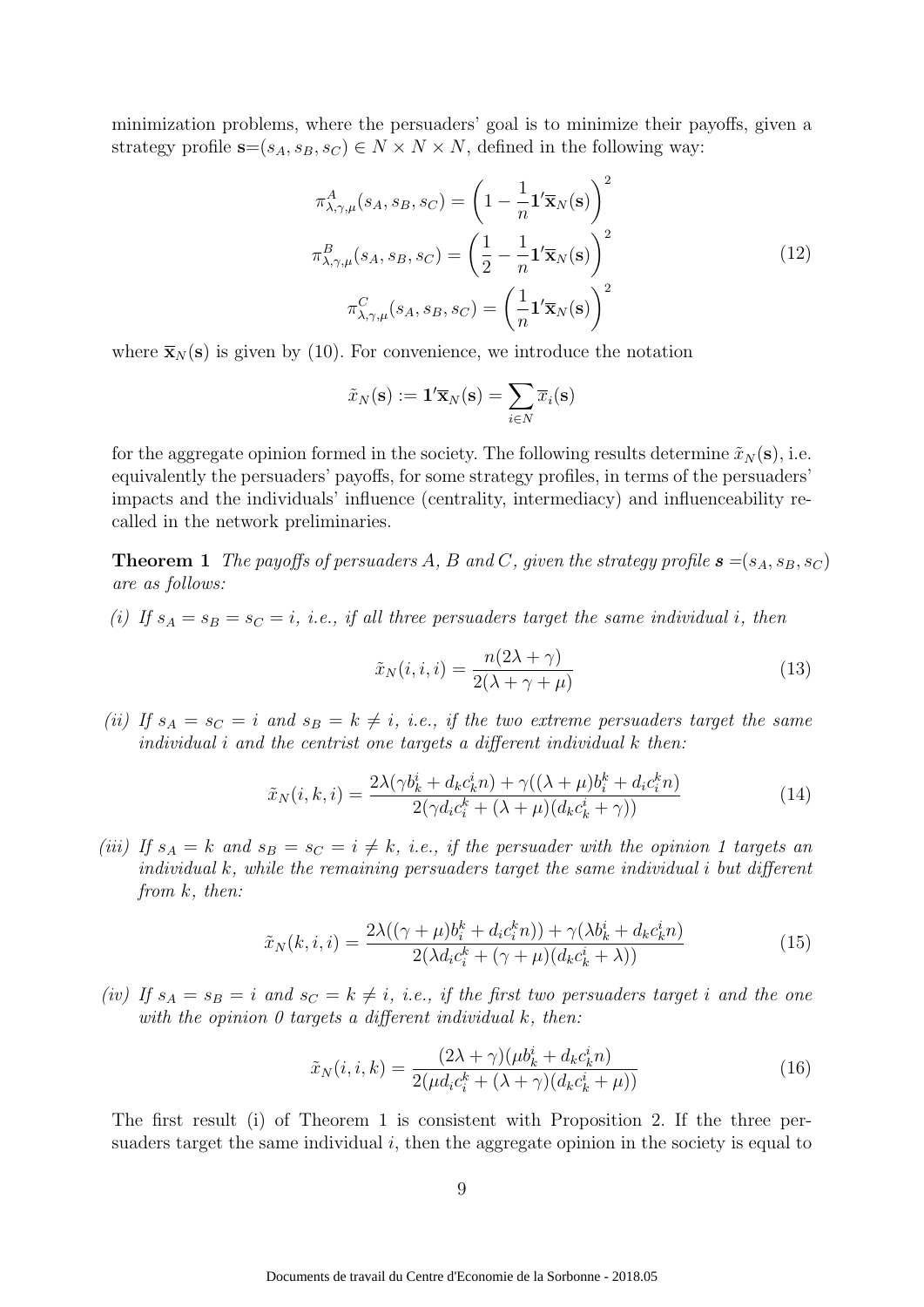$\tilde{x}_N(i, i, i) = \frac{n(2\lambda + \gamma)}{2(\lambda + \gamma + \mu)},$  where  $\frac{2\lambda + \gamma}{2(\lambda + \gamma + \mu)}$  is the consensus reached in the society. In this case, the payoffs are equal to:

$$
\pi_{\lambda}^{A}(i, i, i) = \left(\frac{2\mu + \gamma}{2(\lambda + \gamma + \mu)}\right)^{2}
$$

$$
\pi_{\lambda}^{B}(i, i, i) = \left(\frac{\mu - \lambda}{2(\lambda + \gamma + \mu)}\right)^{2}
$$

$$
\pi_{\lambda}^{C}(i, i, i) = \left(\frac{2\lambda + \gamma}{2(\lambda + \gamma + \mu)}\right)^{2}
$$
(17)

Moreover, the second result (ii) of Theorem 1 is consistent with Proposition 3. If  $s_A =$  $s_C = i$ ,  $s_B = k \neq i$ , and  $\lambda = \mu$ , then the society reaches the consensus  $\frac{1}{2}$ . Applying  $\lambda = \mu$ to (14) gives the aggregate opinion  $\tilde{x}_N(i, k, i) = \frac{n}{2}$ .

Equal persuasion impacts We focus our analysis on pure strategy Nash equilibria in the case when all three persuaders have the same impact, i.e.,  $\lambda = \gamma = \mu$ . We replace  $\mathcal{G}_{\lambda,\gamma,\mu}$  by the simplified notation  $\mathcal{G}_{\lambda}$  for the game, and  $\pi^A_{\lambda,\gamma,\mu}$ ,  $\pi^B_{\lambda,\gamma,\mu}$ ,  $\pi^C_{\lambda,\gamma,\mu}$  by  $\pi^A_{\lambda}$ ,  $\pi^B_{\lambda}$ ,  $\pi^C_{\lambda}$ for the payoffs. From equations  $(12)$ ,  $(13)$  and  $(14)$  we get direct conclusions of Theorem 1. Indeed, one has:

**Fact** 1 If  $\lambda = \mu$ , then one has for all  $i, k \in N$ :

$$
\pi_{\lambda}^{A}(i, i, i) = \frac{1}{4}, \quad \pi_{\lambda}^{B}(i, i, i) = 0 \quad \pi_{\lambda}^{C}(i, i, i) = \frac{1}{4}
$$
\n(18)

$$
\pi_{\lambda}^{A}(i,k,i) = \frac{1}{4}, \quad \pi_{\lambda}^{B}(i,k,i) = 0, \quad \pi_{\lambda}^{3}(i,k,i) = \frac{1}{4}
$$
 (19)

This fact states that the centrist persuader is indifferent between targeting individual  $i$ or individual  $k$ , because in both cases the outcome is the same, and the average opinion is equal to his "ideal" opinion. Note that it is true only when the two extreme persuaders have the equal impacts  $\lambda = \mu$ .

The following result provides necessary and sufficient conditions for  $(i, i, i)$  to be an equilibrium.

**Theorem 2** A profile of strategies  $(i, i, i)$  is an equilibrium of the game  $\mathcal{G}_{\lambda}$  if and only if for all  $k \in N \setminus \{i\}$ 

$$
b_k^i - 2b_i^k \ge \frac{n}{\lambda} \left( d_i c_i^k - d_k c_k^i \right) \tag{20}
$$

The equilibrium condition depends both on the intermediacy and the influenceability of the target i relative to any other individual:  $(i, i, i)$  is an equilibrium if for all  $k \neq i$ , the difference between the influence (intermediacy) of i over  $k$  and the double influence of  $k$ over  $i$  is not smaller than the difference between the influenceability of  $i$  and the influenceability of k, scaled by the factor  $\frac{n}{\lambda}$ . In the model with only two extreme persuaders, [43] get a similar condition for  $(i, i)$  to be an equilibrium, but with the expression  $(b_k^i - b_i^k)$  on the left hand side of the inequality. In the extended three-persuader model, the condition to reach the equilibrium  $(i, i, i)$  requires more from the intermediacy of i over k than in the framework  $[43]$  with only two extreme persuaders: i must be even more influential (central) among other individuals to compensate impact of two other persuaders.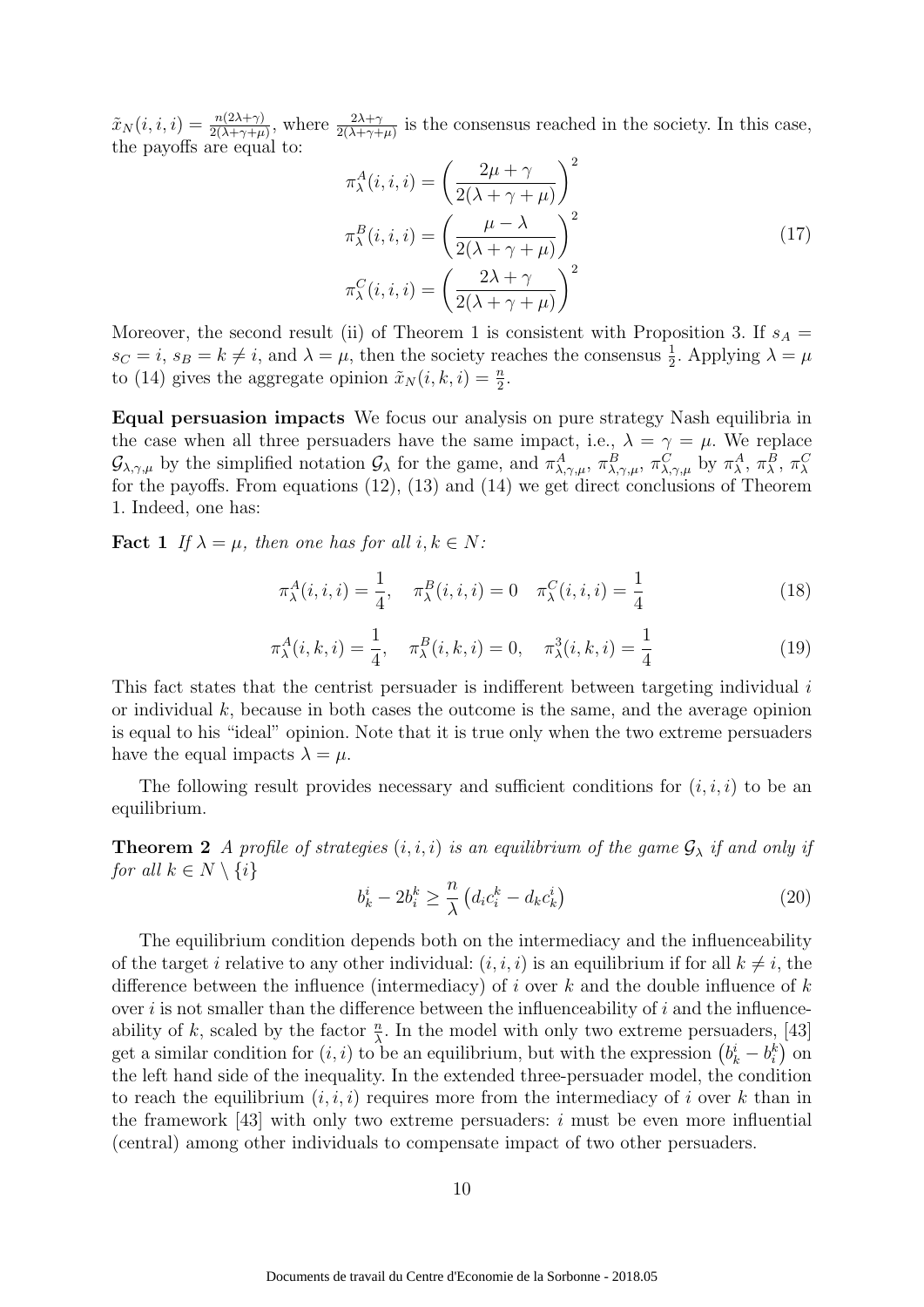Condition (20) also shows what happens under different multiplier  $\frac{n}{\lambda}$ . As the number of individuals in the society increases, the relative importance of intermediacy compared to influenceability goes down. Conversely, the relative importance of intermediacy goes up with the level of  $\lambda$ , the impact of the persuaders.

When the persuaders have the same impact, pure Nash equilibria can exist in types of networks that are structurally very different. Common feature of such networks is the presence of an individual or a group of individuals with either high intermediacy or high influenceability. For the game with three competitive persuaders there exist networks with Nash equilibria in pure strategies, e.g., star networks, and also there are networks where no symmetric equilibria in pure strategies can be found, e.g., symmetric and circular networks. We show it in the following examples.

Example 2 Consider a perfectly symmetric society, i.e., a network structure such that for all distinct  $i, k \in N$ ,  $d_i = d_k$ ,  $c_i^k = c_k^i$ , and  $b_i^k = b_k^i$ . While  $(i, i, i)$  was always an equilibrium in the model with only two extreme persuaders, condition (20) does not hold in the extended framework, so that  $(i, i, i)$  is not an equilibrium of the game  $\mathcal{G}_{\lambda}$  in perfectly symmetric networks. It is not worth targeting  $i$  and sharing the attention of the individual with two other persuaders, since there are other individuals with the same characteristics whose targeting can lead to a better payoff.

Example 3 Condition (20) means that a network has to contain a very "powerful" individual in order to get an equilibrium. We consider a star society, where one central individual is connected to any other individual in the network, i.e., the structure given by  $d_i = n - 1$  and  $d_k = 1$ , with individual i being central and all individuals  $k \neq i$  being peripheral. We have  $c_k^i = 1, c_i^k = \frac{1}{n-1}$  $\frac{1}{n-1}$ ,  $b_k^i = n-1$ ,  $b_i^k = 1$ . Hence, (20) is always satisfied in such star networks (unless the number of individuals in the society is less than 3).

Example 4 Consider a society interacted in a directed circle, where every individual listens to the next one, and only to him. We have  $d_i = 1$  for every  $i \in N$ . Moreover, for any  $k \neq i$ ,  $c_i^k = c_k^i = 1$ ,  $b_k^i = l(k, i)$  and  $b_i^k = l(i, k)$ , where  $l(k, i)$  and  $l(i, k)$  are the lengths of the (unique) shortest walk from k to i, and from i to k, respectively. If  $\lambda = \gamma = \mu$ then no symmetric equilibrium in pure strategies can exist in such a circular network, similarly to the case with only two extreme persuaders.

Let us consider the two polar cases where the impact of the persuaders is either infinitely large or infinitely small with respect to the normalized influence within the network. We get the following result.

**Proposition 4** (i) For distinct  $i, k \in N$ :

$$
\lim_{\lambda \to 0} \pi_{\lambda}^{A}(k, i, i) = \lim_{\lambda \to 0} \pi_{\lambda}^{C}(i, i, k) = \left(\frac{3d_{k}c_{k}^{i}}{2(d_{i}c_{i}^{k} + 2d_{k}c_{k}^{i})}\right)^{2}
$$

$$
\lim_{\lambda \to 0} \pi_{\lambda}^{B}(i, k, i) = 0
$$

so that  $(i, i, i)$  is an equilibrium of the game  $\mathcal{G}_{\lambda}$  as  $\lambda \to 0$  if and only if for all  $k \in \mathbb{N}$ 

$$
d_k c_k^i \ge d_i c_i^k \tag{21}
$$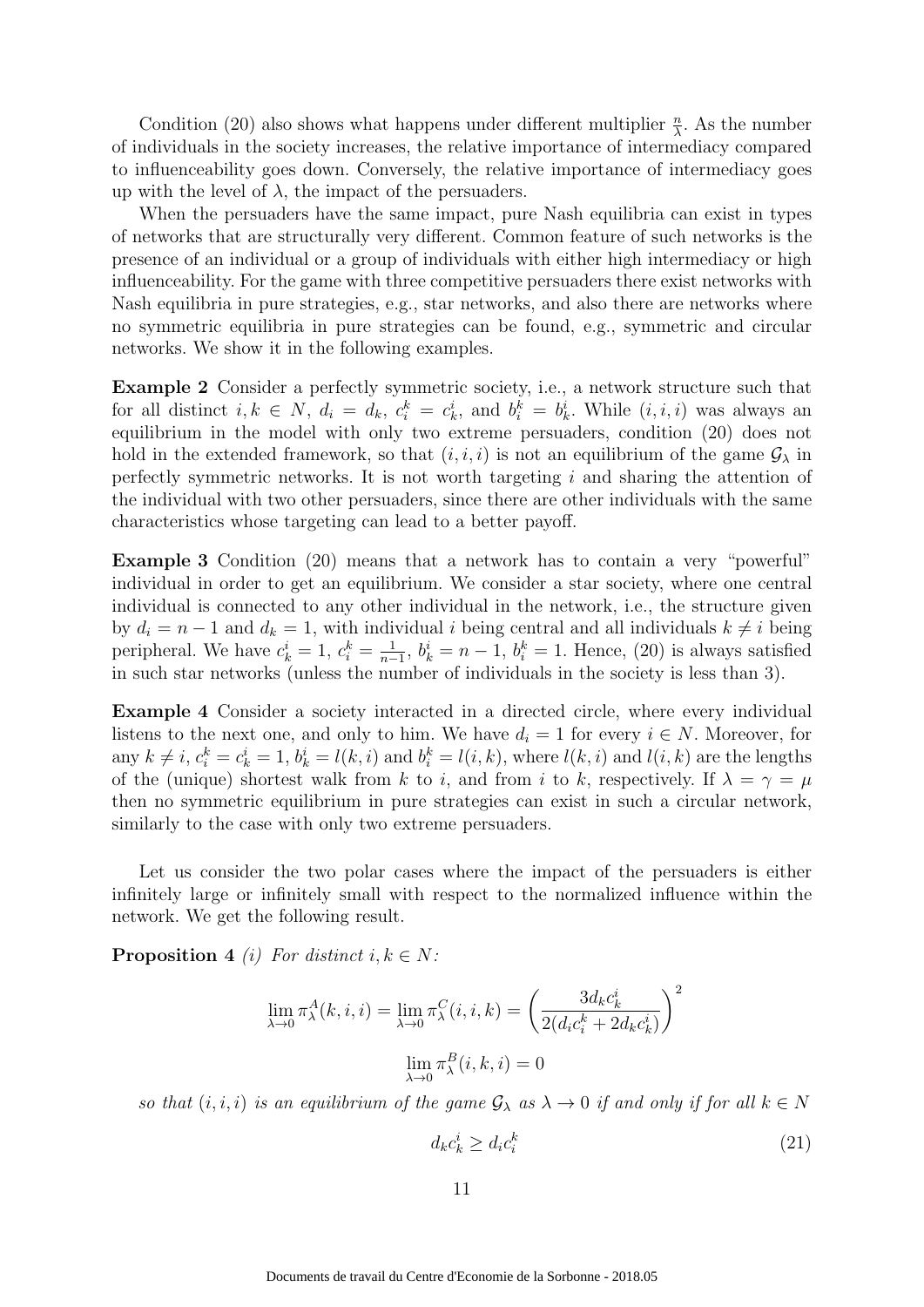(ii) For distinct  $i, k \in N$ :

$$
\lim_{\lambda \to +\infty} \pi_{\lambda}^{A}(k, i, i) = \lim_{\lambda \to +\infty} \pi_{\lambda}^{C}(i, i, k) = \left(\frac{3b_k^{i}}{4n}\right)^{2}
$$

$$
\lim_{\lambda \to +\infty} \pi_{\lambda}^{B}(i, k, i) = 0
$$

so that  $(i, i, i)$  is an equilibrium of the game  $\mathcal{G}_{\lambda}$  as  $\lambda \to +\infty$  if and only if for all  $k \in N$ 

$$
b_k^i \ge 2b_i^k \tag{22}
$$

The first part of Proposition 4 is interpreted in terms of influenceability, and the second part – in terms of influence (centrality, intermediacy). Hence, Proposition 4 says the following:

(i) The strategy profile  $(i, i, i)$  is a Nash equilibrium of the game  $\mathcal{G}_{\lambda}$  for a vanishingly small level of impact  $\lambda$  if and only if i is at least as influenceable as any other individual  $k \in N$ . When the persuaders are of the weak impact, they should rather target highly influenceable individuals, i.e., i with the lower  $d_i c_i^k$ . Such i does not listen to many other individuals and it is easier and quicker to convince him to follow a new opinion.

(ii) The strategy profile  $(i, i, i)$  is a Nash equilibrium of the game  $\mathcal{G}_{\lambda}$  for an arbitrarily large level of impact  $\lambda$  if and only if the relative influence of i is not smaller than the double relative influence of any other individual  $k$ . When the level of impact increases, the persuaders should target highly influential (central) individuals.

When comparing Proposition 4 to the corresponding result in the presence of only two extreme persuaders [43], the strategies for weak-impact persuaders are the same even with a growing number of individuals, but strong-impact persuaders should take into account the presence of the new centrist persuader, since we have the condition  $b_k^i \geq 2b_i^k$ instead of  $b_k^i \geq b_i^k$  (condition in the case of only two extreme persuaders).

Unequal persuasion impacts Next we briefly discuss the case of unequal impacts of the persuaders. According to Theorem 1, at each symmetric strategy profile  $(i, i, i)$  the payoffs are given by (17) and the aggregate opinion by (13). Assume that  $\lambda > \gamma > \mu$ . It is clear that as the persuasion impact  $\lambda$  of A increases, the aggregate opinion  $\tilde{x}_N$  gets closer to n. It means that all the influence in the network is going under control of persuader A. In such a situation persuaders B and C have to conceal their intentions in order to keep their fraction of influence among the individuals in the society. In this case, they are using mixed strategies, which can guarantee that, with a positive probability, they will be the only influencers of one individual and the aggregate opinion will be less than  $n(2\lambda+\gamma)$  $\frac{n(2\lambda+\gamma)}{2(\lambda+\gamma+\mu)}$ .

As in the framework of [43], if the impact levels  $\gamma, \mu > 0$  of persuaders B and C are fixed and the impact  $\lambda$  of persuader A is sufficiently large, then the game  $\mathcal{G}_{\lambda,\gamma,\mu}$  has only equilibria in mixed strategies.

As the impact of persuader A tends towards infinity, one has:

$$
\lim_{\lambda \to +\infty} \tilde{x}_N(k, i, i) = \frac{2\left((\gamma + \mu)b_i^k + d_i c_i^k n\right) + \gamma b_k^i}{2(d_i c_i^k + \gamma + \mu)} = n\left(\frac{(\gamma + 2\mu)\frac{b_i^k}{n} + \gamma + 2d_i c_i^k}{2(d_i c_i^k + \gamma + \mu)}\right) \tag{23}
$$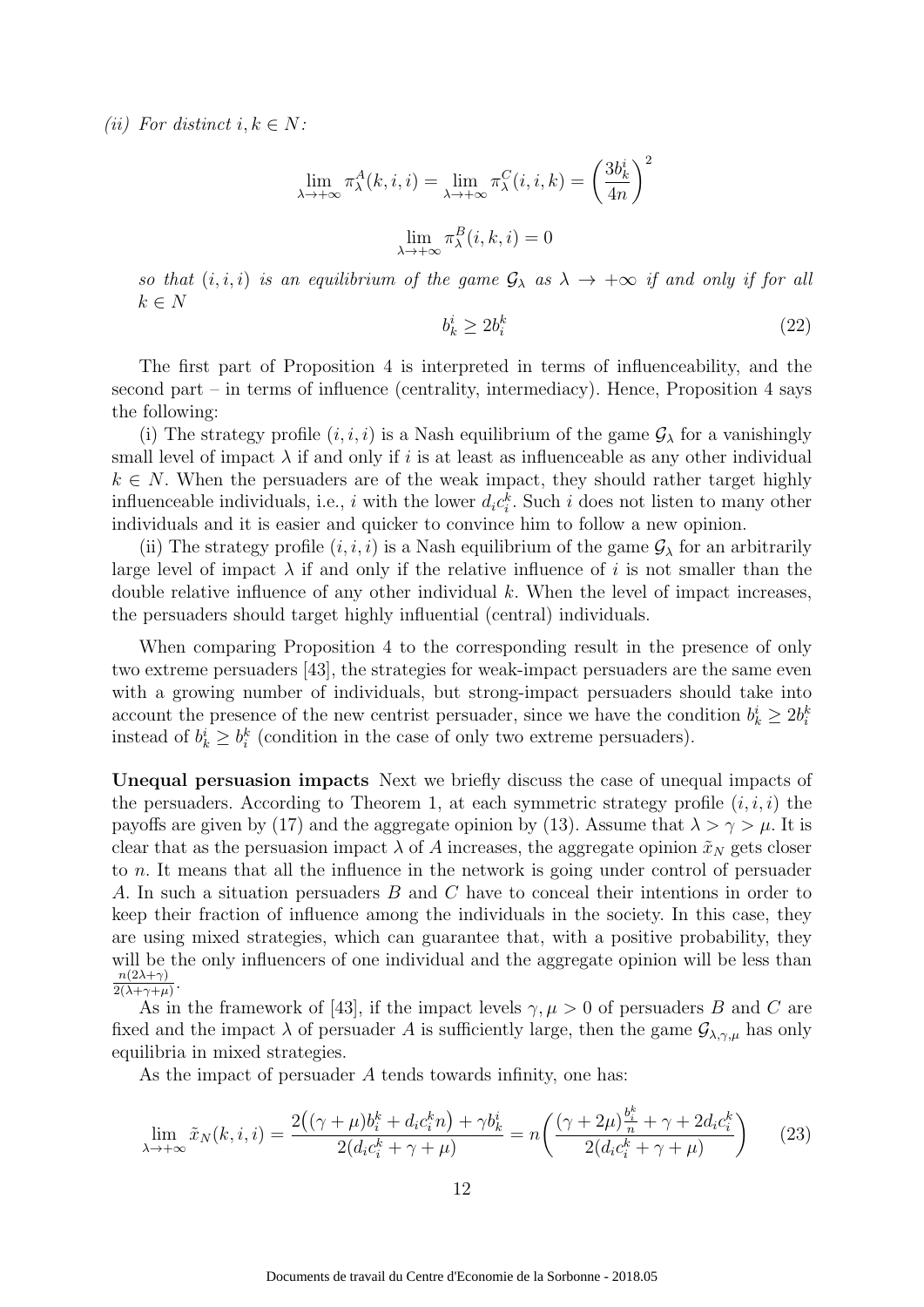When  $\lambda, \mu$  are fixed, and persuader B has the infinite impact  $\gamma$ , then:

$$
\lim_{\gamma \to +\infty} \tilde{x}_N(i,k,i) = \frac{2\lambda n - (\lambda - \mu)b_i^k + d_i c_i^k n}{2(d_i c_i^k + \lambda + \mu)} = \frac{n}{2} \left( \frac{2\lambda - (\lambda - \mu)\frac{b_i^k}{n} + d_i c_i^k}{d_i c_i^k + \lambda + \mu} \right)
$$
(24)

and for persuader C with very large  $\mu$ , when the impacts of A and C are fixed:

$$
\lim_{\mu \to +\infty} \tilde{x}_N(i, i, k) = \frac{(2\lambda + \gamma)n - (2\lambda + \gamma)b_i^k}{2(d_i c_i^k + \lambda + \gamma)} = n\left(\frac{(2\lambda + \gamma)(1 - \frac{b_i^k}{n})}{2(d_i c_i^k + \lambda + \gamma)}\right)
$$
(25)

(23), (24) and (25) determine the aggregate opinions when one of the persuaders dominates by exerting infinite impact while the others have fixed impacts and target the same individual. We have  $\frac{b_i^k}{n} < 1$ . Persuader A wants the aggregate opinion to be as close as possible to the total number of individuals in the society, persuader  $B -$  as close as possible to  $\frac{n}{2}$ , and persuader C aims at having the aggregate opinion as close as possible to 0. It follows that the payoffs of the persuaders will be optimal as  $d_i c_i^k$  increases. In all three cases the dominant persuader is better off by not only targeting highly influential individuals but also by reducing the influence that his opponents have on their target, i.e., by preventing the opponents' target to escape from the influence of the dominant persuader.

### 5 Related literature

There is a vast literature on social networks devoted to modeling and analyzing opinion formation and diffusion; for surveys, see e.g. [3], [16], [47]. A society is usually described as a network whose nodes represent the individuals and the edges represent their social relations. Each node has an opinion on a certain issue. The opinion can be a binary variable (or vector) which is a good description for a variety of situations (e.g., [21], [29], [38], [42]). However, in some cases, e.g. concerning political issues, a continuous variable might be more appropriate for representing an opinion (e.g., [22], [43], [44]). The updating of individuals' opinions can be based on various rules, e.g., by taking into account opinions of neighbors. Moreover, independently of the opinion updating rule, different approaches to opinion diffusion in a society can be used. For instance, diffusion of opinion can accelerate when opinion leaders or key players are engaged [15]. Opinions can also be led by informed agents, since finding the opinion leaders needs global knowledge about the topology of the network [5]. A phenomenon closely related to influence and opinion conformity is that of persuasion, which can attempt to influence a person's beliefs, attitudes, intentions, motivations, or behaviors; for surveys and different persuasion methods, see e.g. [19], [20], [37]. Our paper also contributes to the literature on consensus reaching, the topic studied extensively in different scientific fields; see e.g. [27], [31], [48]; for surveys see e.g. [45].

There are essentially two methods of modeling social learning through networks: Bayesian learning, where agents use Bayes' rule to assess the state of the world (e.g., [2],  $[6]$ ,  $[8]$ ,  $[11]$ ,  $[12]$ ,  $[28]$ ,  $[34]$ ) and non-Bayesian approach, like imitation models, where agents instead consider a weighted average of their neighbors' opinions or actions in a previous period (e.g., [22], [39], [47]). The DeGroot model is such an imitation framework: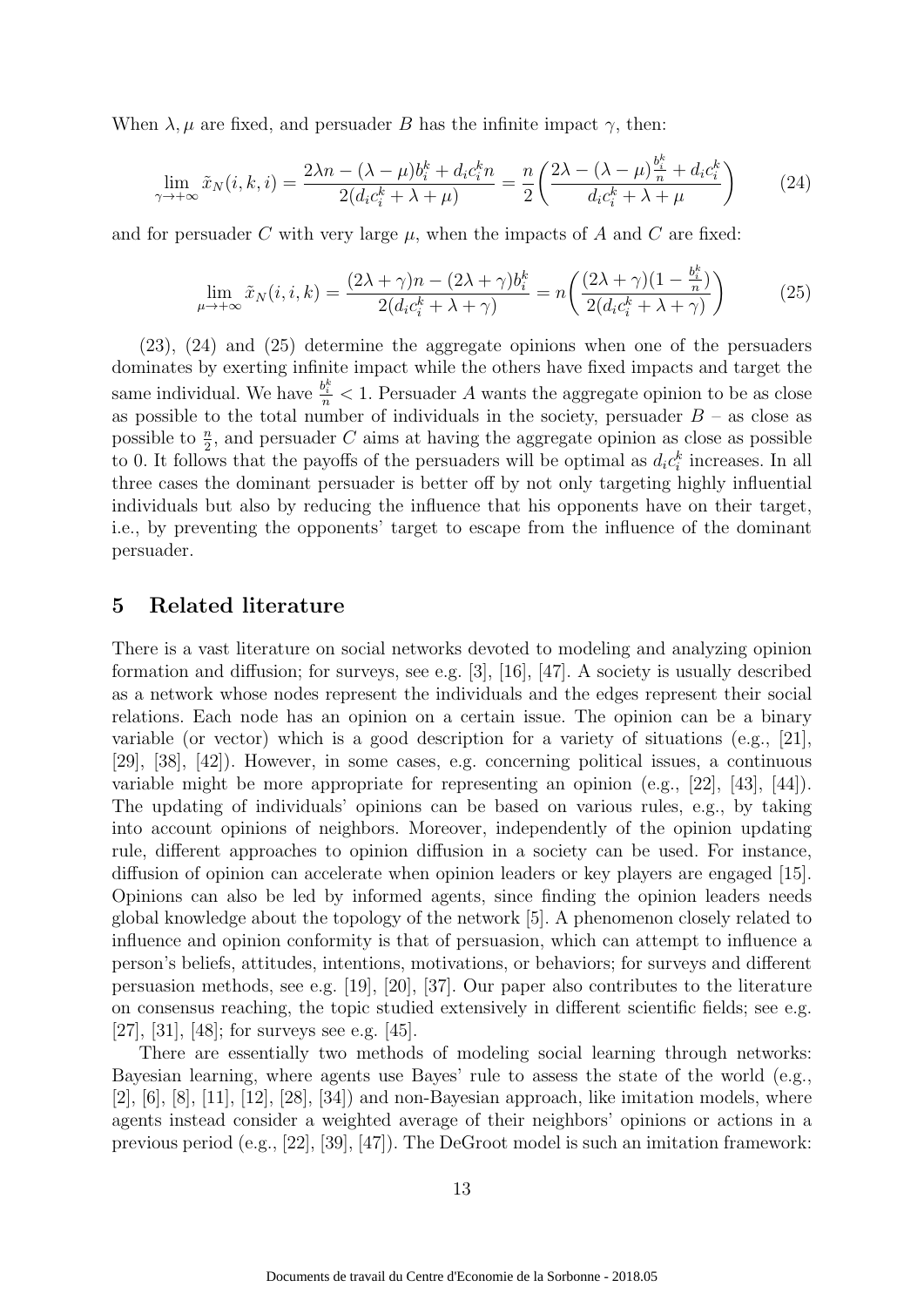it involves repeated communication, where people can keep talking to each other and taking weighted averages of information that they get from their friends. There exist various extensions of [22], e.g., works with the updating varying in time and circumstances (e.g.,  $[23], [32], [33], [51]$  and the misrepresenting own opinions  $[17]$ .

The literature closely related to influence and opinion formation is the one concerning targeting. In computer science literature usually an algorithmic perspective is used to study the target selection for the optimal adoption and diffusion of innovation (e.g., [24], [49], [50], [56]). Also in economics and marketing there is a growing literature that concerns targeting in social networks. [59] studies the optimal targeting strategy in diffusion based on social imitation. [36] model networks in terms of degree distributions and study influence strategies in the presence of local interaction. They consider two groups of agents, where the one group influences the another one, and optimal influence strategies depend of the connectivity of targeted individuals. [60] assume that some agents are "stubborn", i.e., their opinion is fixed at one of the two values. "Stubborn" players are also considered in studies of competitive strategy in network environments. [1] and [4] analyze an opinion dynamics model with two types of agents: regular, and stubborn or forceful. The competition between firms aiming at maximizing product adoption by consumers located in a social network is also studied in [13], [26], and [41]. While social influence is often blamed for unpredictability, inequalities and inefficiencies in markets, [53] show that with a proper social signal and position assignment for the products, the market can become predictable, and inequalities and inefficiencies can be controlled. [35] propose a framework to study optimal interventions, when individuals interact strategically with their neighbors. They solve such intervention problems by exploiting the singular value decomposition of strategic interaction matrices. [54] apply another approach, based on cooperative games, to influence. More precisely, they model an influence game as a cooperative simple game in which a team of agents succeeds if it is able to convince enough agents to participate in the task, e.g., to vote in favor of a decision.

Opinion formation is crucial for the analysis of voting and political campaigns. [55] develop a voting advice model to match voters with political candidates, that accounts for political power, media visibility, and proximity of opinions. They apply their model to Parliamentary Elections in Finland. To the best of our knowledge, the network approach has not been frequently used to study lobbying and political campaigning, despite the fact that targeting in networks can be a quite useful and natural tool for modeling voting competitions in political science. An exception is the work of [52] who analyzes the strategic campaign spending in elections by using the network perspective. He considers a framework with two persuaders (political parties, competing lobbies) who allocate resources to sway voters, and shows that the unique pure strategy Nash equilibrium is such that the spending on each voter is proportional to his eigenvector centrality. This confirms the well known fact that the structure of the social network can influence results.

There exist several other studies that link network centrality with economic outcomes, see e.g. [7] and [18]. Their main result is the characterization of the Nash equilibrium with a player's action being proportional to his Bonacich centrality [14]. The key player in [7] is identified by an intercentrality measure that takes into account both a player's centrality and his contribution to the centrality of the others. [58] analyses targeting in the context of viral marketing and shows that the optimal targeting strategy involves the individuals' decay centrality. Also [9] and [10] study the problem of identifying the most influential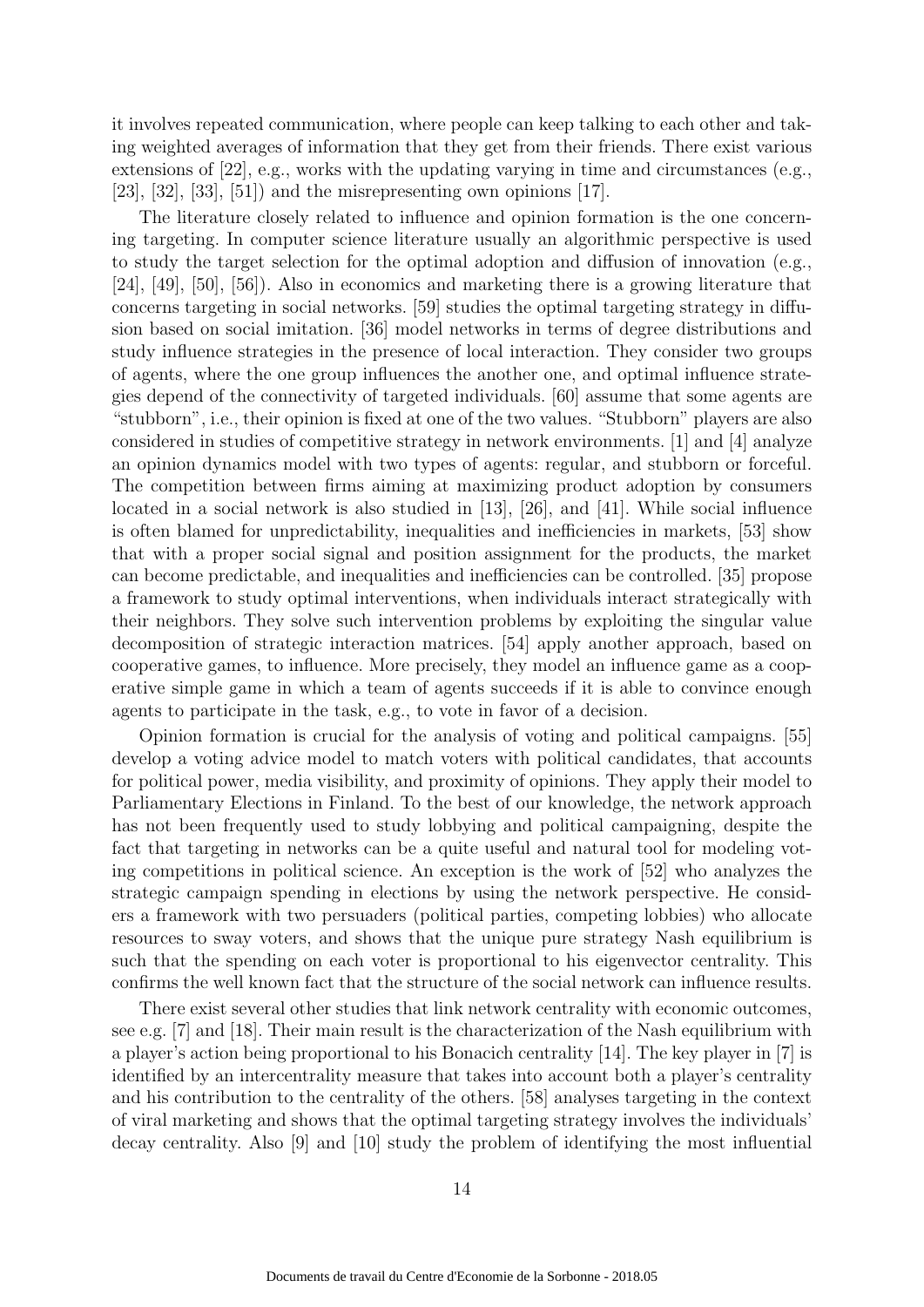agents in a process of information transmission. They introduce diffusion centrality which measures how extensively the information spreads from a given player. The diffusion centrality nests the degree centrality (if there is one time period of communication), the eigenvector centrality and Katz-Bonacich centrality (if there are unlimited periods of communication). The best targets in [43] are characterized by another (new) network centrality called intermediacy, which is also the key concept in the present paper. Also [40] study the issue of ranking the nodes in terms of closeness, betweenness and influence. They extend the betweenness centrality measure to take into account several dimensions (criteria) and analyze a case study of the Iranian Government to detect the key members.

### 6 Conclusions

In this paper we studied a model of competitive opinion formation in a social network. Our point of departure was the model of influence [43] with two strategic players having opposite opinions and targeting non-strategic agents in a network. We extended that framework by adding a "centrist persuader" and focused on the effects of the presence of the third persuader on opinion convergence and consensus reaching in the society, on conditions for Nash equilibria in the game played by the persuaders, and on characterizations of targets in the extended model.

We showed that due to the basic assumptions of the DeGroot model, opinion convergence is preserved, although obviously the long run opinion in the society is different from the one reached in the presence of only two persuaders. Furthermore, consensus can emerge in the society if the three persuaders target the same individual. The study reveals that in this case, if additionally the persuaders are of the equal impact, then the centrist persuader has no effect on the social opinion, but the outcome turns out to be the best and ideal for him. The same "middle outcome" is already obtained when only the extreme persuaders target the same individual and have the equal impact, independently of the behavior and impact of the centrist persuader.

In the presence of the new (centrist) persuader, the game is not constant sum anymore, as it was the case in [43], and the payoffs are defined in a new way. For each persuader we set a payoff function as a difference between his own opinion and the one formed in the society. So, the game is defined as a system of minimization problems. Furthermore, we considered equilibria of the game. Our illustrative examples showed that the existence of a pure strategy Nash equilibrium does depend on the structure of the network. For example, there is no equilibrium in pure strategies in circular networks. Similarly, no equilibrium in pure strategies exists in perfectly symmetric networks. We showed that there exist influence networks that admit equilibria in pure strategies, i.e., star networks. This type of networks have an individual with outstanding characteristics that makes it possible to have a symmetric equilibria in pure strategies.

We used [43] as a baseline and our results are framed by using some notions and definitions introduced in [43]. Adding the third persuader into the model leads naturally to some differences between the sample model and the extended framework. We showed that a symmetric equilibrium in pure strategies emerges when the persuaders exert an equal impact. We gave a general condition for the existence of the equilibrium. It is characterized by two features of the targets: their influenceability and centrality. Our result in this respect is similar to the result obtained in [43] with an exception that in our framework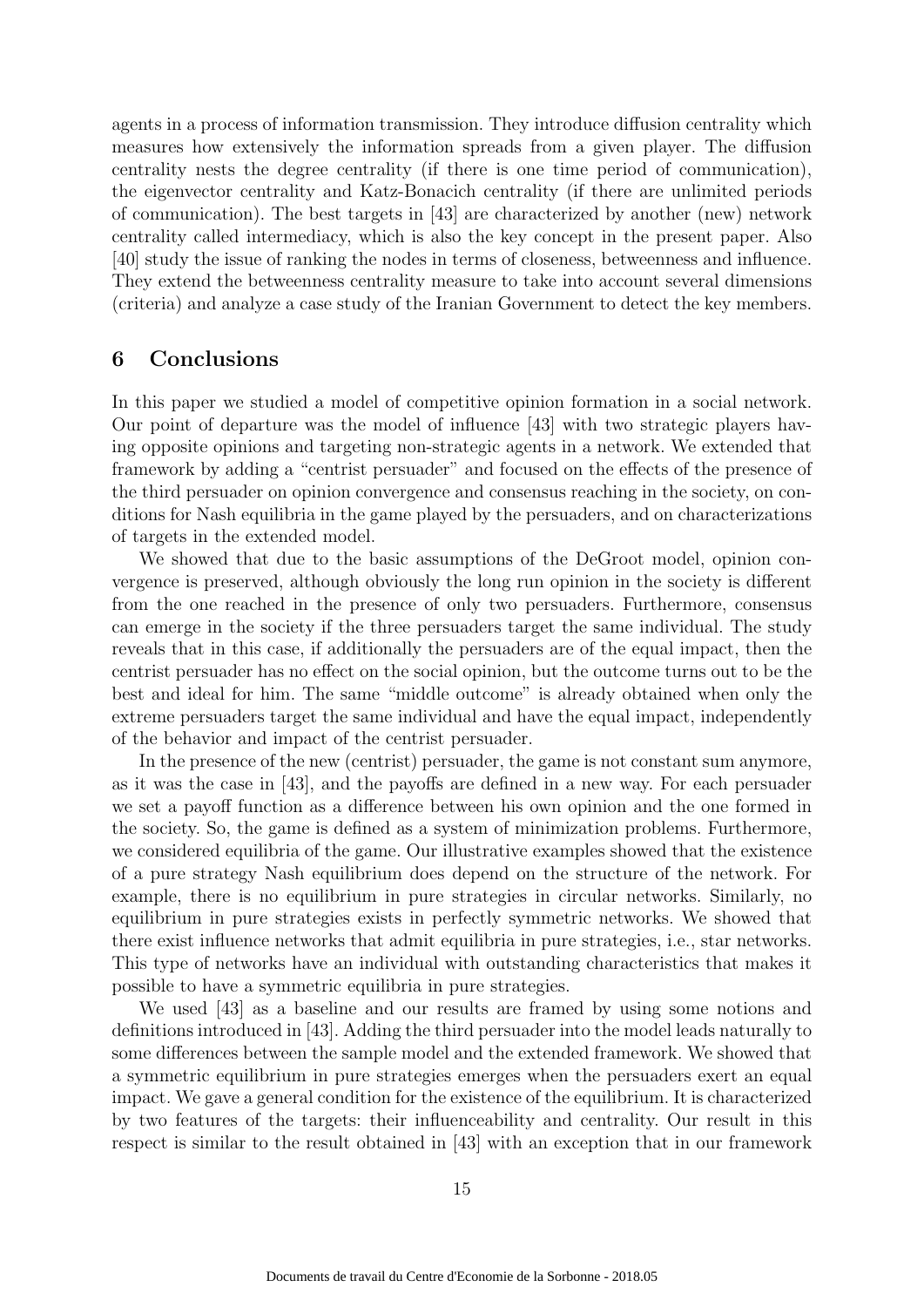the relative influence of a potential target has to be at least twice higher than the one of any other individual in the network. In other words, the persuaders are demanding higher influence/centrality from the individual they want to target to compensate the impact of the additional persuader. Influenceability gains importance versus intermediacy as the size of the network grows or the impact of the persuaders decreases. In the case when the persuasion impacts are unequal, the high-impact persuader aims at ensuring preeminence on the network by increasing his centrality and diminishing the influenceability of his opponents' target. As for the low-impact persuaders, they seek to keep a minimal level of influence by hiding their target from the opponent's impact. Therefore, the low-impact persuaders must use mixed strategies in order to hide their target from the dominant opponent. A growing number of the persuaders does not affect too much the game when the persuaders are weak, similarly to [43].

### 7 Appendix

#### 7.1 Proof of Proposition 1

We consider a society represented by a directed graph G. Due to our assumption that the social network defined by the adjacency matrix  $W$  is connected, the convergence of opinions in our targeting model with three persuaders is a direct consequence of the DeGroot model. It means that the only essential classes, such that no arc is going outside, are the persuaders  $\{A\}$ ,  $\{B\}$ , and  $\{C\}$ . Consider a steady state vector  $\overline{\mathbf{x}}_N$  such that  $\mathbf{x}_N (t + 1) = \mathbf{x}_N (t) = \overline{\mathbf{x}}_N (\mathbf{s})$ . From (8) we have

$$
\overline{\mathbf{x}}_{N}(\mathbf{s}) = \Delta_{\lambda,\gamma,\mu}(\mathbf{s}) E_{\lambda,\gamma,\mu}(\mathbf{s}) \left[1 \frac{1}{2} 0\right]' + \Delta_{\lambda,\gamma,\mu}(\mathbf{s}) W \overline{\mathbf{x}}_{N}(\mathbf{s})
$$

$$
\left[I - \Delta_{\lambda,\gamma,\mu}(\mathbf{s}) W\right] \overline{\mathbf{x}}_{N}(\mathbf{s}) = \Delta_{\lambda,\gamma,\mu}(\mathbf{s}) E_{\lambda,\gamma,\mu}(\mathbf{s}) \left[1 \frac{1}{2} 0\right]'
$$

$$
\overline{\mathbf{x}}_{N}(\mathbf{s}) = \left[I - \Delta_{\lambda,\gamma,\mu}(\mathbf{s}) W\right]^{-1} \Delta_{\lambda,\gamma,\mu}(\mathbf{s}) E_{\lambda,\gamma,\mu}(\mathbf{s}) \left[1 \frac{1}{2} 0\right]'
$$

$$
\Delta_{\lambda,\gamma,\mu}(\mathbf{s}) E_{\lambda,\gamma,\mu}(\mathbf{s}) \left[1 \frac{1}{2} 0\right]' = \Delta_{\lambda,\gamma,\mu}(\mathbf{s}) \left[\frac{\lambda}{d_{s_A}} e_{s_A} \frac{\gamma}{d_{s_B}} e_{s_B} \frac{\mu}{d_{s_C}} e_{s_C}\right] \left[\frac{1}{2}\right]
$$

Hence,

$$
\overline{\mathbf{x}}_N(\mathbf{s}) = \left[I - \Delta_{\lambda,\gamma,\mu}(\mathbf{s})W\right]^{-1} \Delta_{\lambda,\gamma,\mu}(\mathbf{s}) \left(\frac{\lambda}{d_{s_A}}e_{s_A} + \frac{\gamma}{2d_{s_B}}e_{s_B}\right)
$$

 $[I - \Delta_{\lambda,\gamma,\mu}(\mathbf{s})W]^{-1}$  is always invertible, and therefore the steady state vector  $\overline{\mathbf{x}}_N(\mathbf{s})$  always exists.

#### 7.2 Proof of Proposition 2

Suppose  $s_A = s_B = s_C = i$ . Then

$$
\Delta_{\lambda,\gamma,\mu}(\mathbf{s})E_{\lambda,\gamma,\mu}(\mathbf{s}) = \begin{bmatrix} 0 & 0 & 0 \\ \vdots & \vdots & \vdots \\ \frac{\lambda}{d_i + \lambda + \gamma + \mu} & \frac{\gamma}{d_i + \lambda + \gamma + \mu} & \frac{\mu}{d_i + \lambda + \gamma + \mu} \\ \vdots & \vdots & \vdots \\ 0 & 0 & 0 \end{bmatrix}
$$
(26)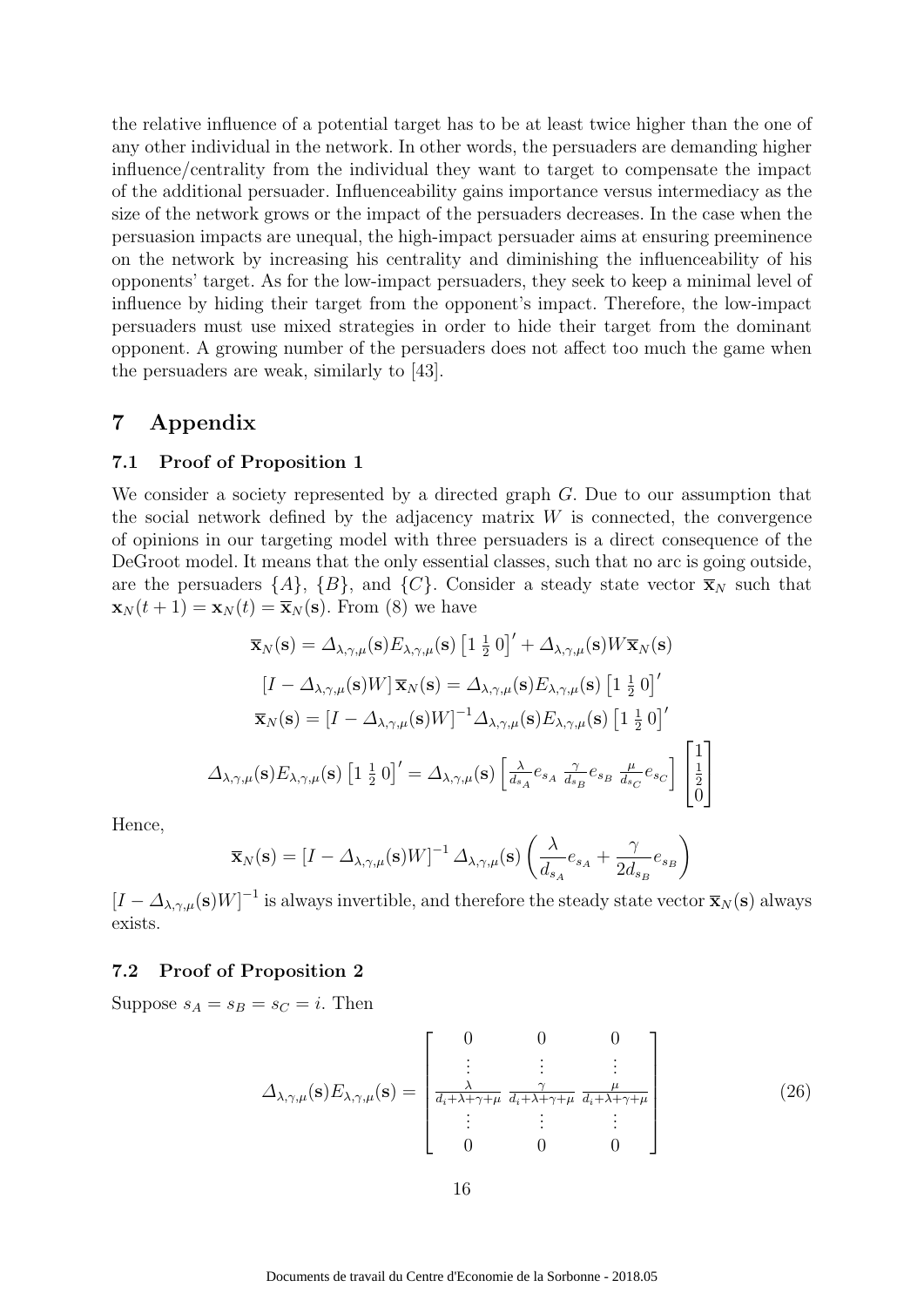with  $0 < \frac{\lambda}{d_i + \lambda + \gamma + \mu} + \frac{\gamma}{d_i + \lambda + \gamma + \mu} + \frac{\mu}{d_i + \lambda + \gamma + \mu} \leq 1$ .

Since the solution of  $\bar{\mathbf{x}}_N(\mathbf{s}) = \Delta_{\lambda,\gamma,\mu}(\mathbf{s}) E_{\lambda,\gamma,\mu}(\mathbf{s}) \left[1\frac{1}{2}0\right]'+\Delta_{\lambda,\gamma,\mu}(\mathbf{s})W\bar{\mathbf{x}}_N(\mathbf{s})$  is unique, we can check if a consensus vector  $\overline{\mathbf{x}}_N(\mathbf{s}) = [\alpha \cdots \alpha]'$  is a solution. We have for all rows  $j \neq i$ :

$$
\alpha = 0 + 1 \cdot \alpha = \alpha
$$

Since  $M_{\lambda,\gamma,\mu}(\mathbf{s})$  is row-stochastic, for *i*-targeted individual we have:

$$
\alpha = \frac{\lambda}{d_i + \lambda + \gamma + \mu} + \frac{\gamma}{2(d_i + \lambda + \gamma + \mu)} + (1 - \frac{\lambda}{d_i + \lambda + \gamma + \mu} - \frac{\gamma}{d_i + \lambda + \gamma + \mu})\alpha
$$
  
\n
$$
\alpha = \frac{\gamma}{2(d_i + \lambda + \gamma + \mu)} \frac{d_i + \lambda + \gamma + \mu}{\lambda + \gamma + \mu}
$$
  
\n
$$
\alpha = \frac{2\lambda + \gamma}{2(\lambda + \gamma + \mu)}
$$

#### 7.3 Proof of Proposition 3

Suppose  $s_A = s_C = i$  and  $s_B = k \neq i$ . Then

$$
\Delta_{\lambda,\gamma,\mu}(\mathbf{s})E_{\lambda,\gamma,\mu}(\mathbf{s}) = \begin{bmatrix} 0 & 0 & 0 \\ \vdots & \vdots & \vdots \\ \frac{\lambda}{d_i + \lambda + \mu} & 0 & \frac{\mu}{d_i + \lambda + \mu} \\ 0 & \frac{\gamma}{d_k + \gamma} & 0 \\ \vdots & \vdots & \vdots \\ 0 & 0 & 0 \end{bmatrix}
$$

Since the solution of  $\bar{\mathbf{x}}_N(\mathbf{s}) = \Delta_{\lambda,\gamma,\mu}(\mathbf{s}) E_{\lambda,\gamma,\mu}(\mathbf{s}) \left[1\frac{1}{2}0\right]'+\Delta_{\lambda,\gamma,\mu}(\mathbf{s})W\bar{\mathbf{x}}_N(\mathbf{s})$  is unique, we can check if a consensus vector  $\bar{\mathbf{x}}_N(\mathbf{s}) = [\alpha \cdots \alpha]'$  is a solution. We have for all rows  $j \neq i$ and  $j \neq k$ :

$$
\alpha=0+1\cdot \alpha=\alpha
$$

Since  $M_{\lambda,\gamma,\mu}(\mathbf{s})$  is row-stochastic, for *i*-targeted individual, we get:

$$
\alpha = \frac{\lambda}{d_i + \lambda + \mu} + \left(1 - \frac{\lambda}{d_i + \lambda + \mu} - \frac{\mu}{d_i + \lambda + \mu}\right)\alpha
$$
  
\n
$$
\alpha = \frac{\lambda}{d_i + \lambda + \mu} \frac{d_i + \lambda + \mu}{\lambda + \mu}
$$
  
\n
$$
\alpha = \frac{\lambda}{\lambda + \mu}
$$

and for  $k$  individual – the target of the centrist persuader:

$$
\alpha = \frac{\gamma}{2(d_k + \gamma)} + (1 - \frac{\gamma}{d_k + \gamma})\alpha
$$
  
\n
$$
\alpha = \frac{\gamma}{2(d_k + \gamma)}\frac{d_k + \gamma}{\gamma}
$$
  
\n
$$
\alpha = \frac{1}{2}
$$

#### 7.4 Proof of Theorem 1

First, we recall from [43] some additional notations and two lemmas. Let  $\overline{C}_i^k$  be the set of cycles around i that do not pass through  $k$ ,  $\overline{B}_i^k$  be the set of walks starting from any individual  $\neq i$  that reach i before going through k, and let  $F_{i,k}$  be the set of direct walks from i to k, i.e., the set of walks that start in i, end up in k and do not pass through i nor k in between. Moreover, let:

$$
\overline{c}_{i}^{k} := \sum_{p \in \overline{C}_{i}^{k}} w(p), \ \overline{b}_{i}^{k} := \sum_{p \in \overline{B}_{i}^{k}} w(p), \ f_{ik} := \sum_{p \in F_{i,k}} w(p) \tag{27}
$$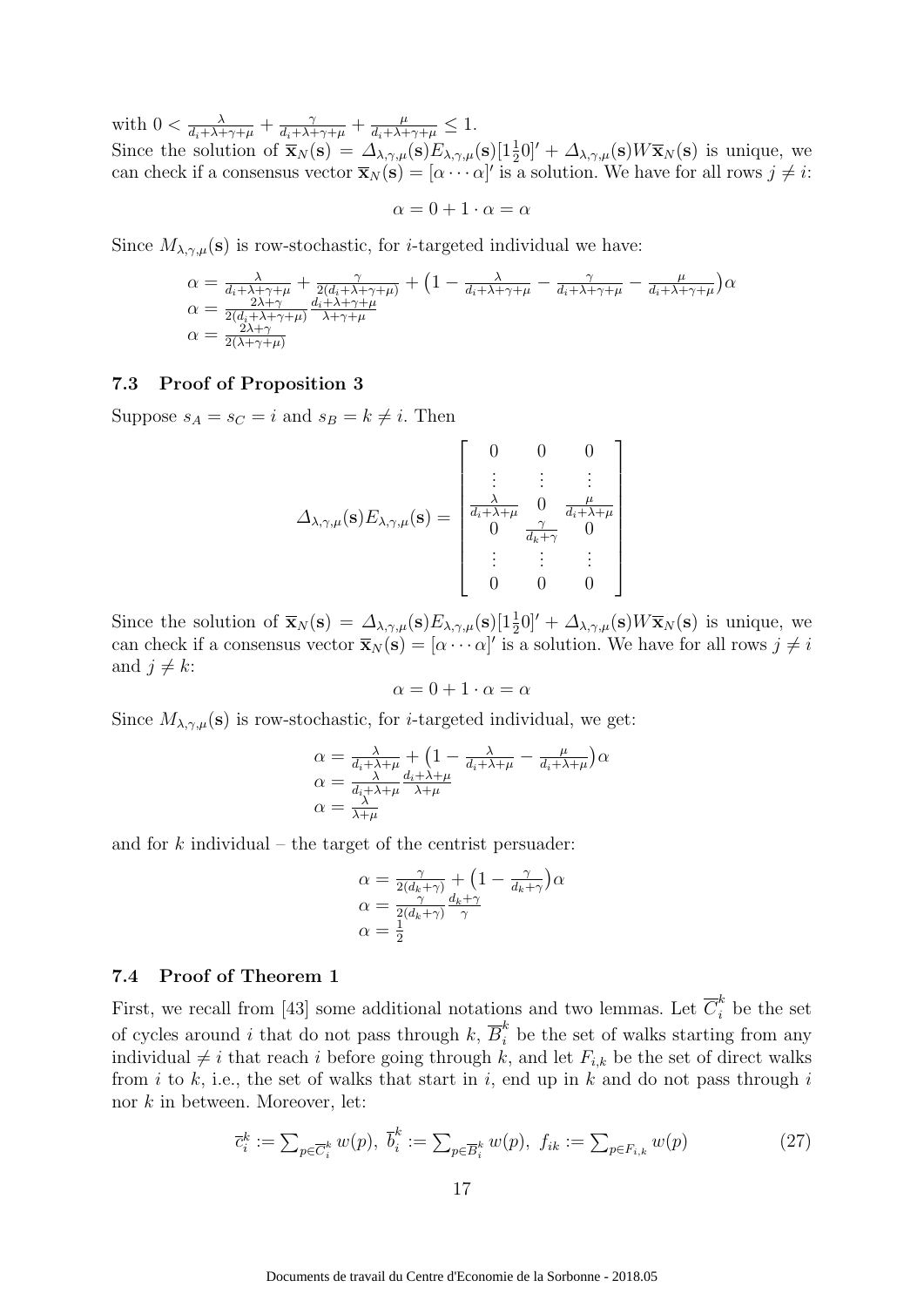We have  $c_i^k + \overline{c}_i^k = 1$  for all distinct  $i, k \in N$ . The corresponding set of walks and measures for k are denoted by  $\overline{C}_k^i$  $\frac{i}{k}, \overline{B}_k^i$  $\frac{i}{k},\ F_{k,i},\overline{c}_{k}^{i},\ \overline{b}_{k}^{i}$  $\int_k$  and  $f_{k,i}$ .

**Lemma 1** For all distinct  $i, k \in N$ , one has:

$$
\overline{b}_i^k + \overline{b}_k^i = n - 2, \ b_i^k + \overline{b}_i^k = n - 1, \ b_i^k + b_k^i = n \tag{28}
$$

Let  $\Gamma_i$  be the set of cycles around i (i.e., walks that start and finish in i and do not pass through *i* in between), and  $y_i = \sum_{p \in \Gamma_i} w(p)$ . Let  $\Phi_i$  be the set of walks to *i* that have never passed through *i* before and  $\phi_i := \sum_{p \in \Phi_i} w(p)$ .

**Lemma 2** For all  $i = 1, \dots, n$ ,  $y_i = 1$  and  $\phi_i = n - 1$ .

From Proposition 1 we have (10):

$$
\overline{\mathbf{x}}_{N}(\mathbf{s}) = \left[I - \Delta_{\lambda,\gamma,\mu}(\mathbf{s})W\right]^{-1} \Delta_{\lambda,\gamma,\mu}(\mathbf{s}) \left(\frac{\lambda}{d_{s_A}}e_{s_A} + \frac{\gamma}{2d_{s_B}}e_{s_B}\right)
$$

Using the results of [57] about non-negative matrices:

**Lemma 3** Let A be a finite  $n \times n$  matrix such that  $\lim_{k \to \infty} A^k = 0$ . Then  $[I - A]^{-1}$  exists and

$$
[I - A]^{-1} = \sum_{k=0}^{\infty} A^k
$$

with  $A^0 = I$ .

We can modify the aggregate opinion in the following way:

$$
\overline{\mathbf{x}}_{N}(\mathbf{s}) = \sum_{m=0}^{\infty} \left( \Delta_{\lambda,\gamma,\mu}(\mathbf{s}) \cdot W \right)^{m} \Delta_{\lambda,\gamma,\mu}(\mathbf{s}) \left( \frac{\lambda}{d_{s_{A}}} e_{s_{A}} + \frac{\gamma}{2d_{s_{B}}} e_{s_{B}} \right)
$$
(29)

(i) If  $s_A = s_B = s_C = i$ , i.e., if all three persuaders target the same individual i, then

$$
\overline{\mathbf{x}}_N(\mathbf{s}) = \sum_{m=0}^{\infty} \left( \Delta_{\lambda,\gamma,\mu}(\mathbf{s}) \cdot W \right)^m \frac{2\lambda + \gamma}{2(d_{s_A} + \lambda + \gamma + \mu)}
$$

 $P_{k,l}^m$  is the set of walks of length m from k to l in the graph G associated to W. As introduced earlier, for any walk  $p = (i_1, \dots, i_m)$ ,  $w(p)$  denotes its weight measured according to W.  $v_k(p)$  is the number of times the walk p passes through k (without taking into account the departure node). Equation (29) can then be rewritten as a sum representing the influence conveyed through each walk of the network and where each passage through one of the target nodes is re-weighted in order to account for the influence of the persuaders. That is, one has:

$$
\overline{\mathbf{x}}_{N}(\mathbf{s}) = \left(\sum_{k \in N} \sum_{m=0}^{\infty} \sum_{p \in P_{k,s_A}^m} w(p) \left(\frac{d_{s_A}}{d_{s_A} + \lambda + \gamma + \mu}\right)^{v_{s_A}(p)}\right) \frac{2\lambda + \gamma}{2(d_{s_A} + \lambda + \gamma + \mu)} \tag{30}
$$

The payoff of a link to individual  $i$  depends on the degree to which he is influenceable (through the number of outgoing links of the individual) and his influence measured by the (weighted and discounted) number of walks that pass through that individual.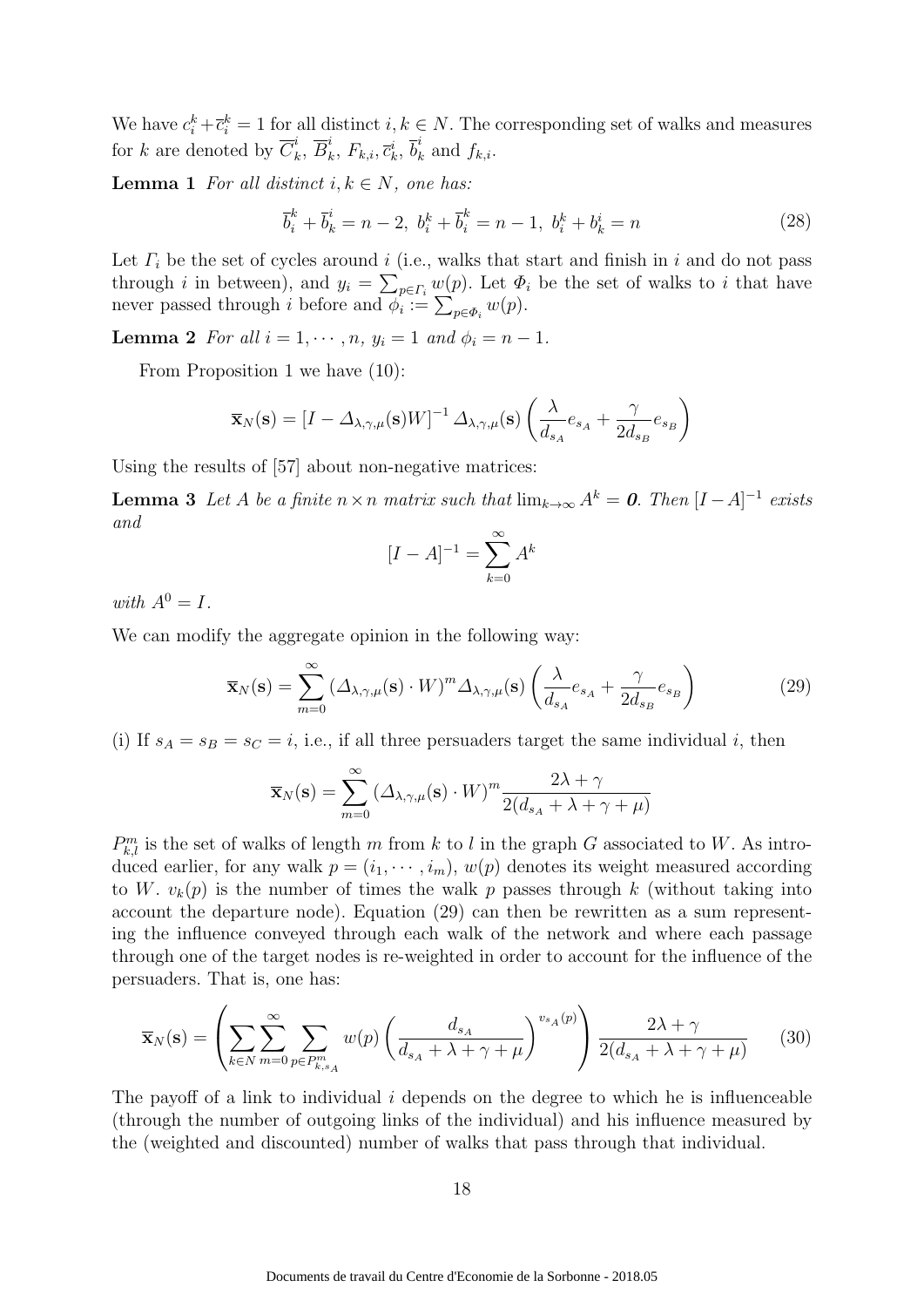Assume that all three persuaders target i and let  $\Pi_i^k$  denote the set of walks that end in  $i$  and have gone exactly  $k$  times through  $i$  before. Then one can decompose the set of walks ending up in i according to their total number of passages in  $i$ , so that  $(30)$ becomes:

$$
\tilde{x}_N(i,i,i) = \left(\sum_{k=0}^{\infty} \sum_{p \in \Pi_i^k} w(p) \left(\frac{d_i}{d_i + \lambda + \gamma + \mu}\right)^k\right) \frac{2\lambda + \gamma}{2(d_i + \lambda + \gamma + \mu)}
$$

A walk in  $\prod_{i=1}^{k}$  consists of k cycles around i plus, possibly, a walk to i. Hence,

$$
\sum_{p \in \Pi_i^k} w(p) = (y_i)^k (1 + \phi_i)
$$

and therefore

$$
\tilde{x}_N(i,i,i) = \left(\sum_{k=0}^{\infty} \left(y_i \frac{d_i}{d_i + \lambda + \gamma + \mu}\right)^k (1 + \phi_i)\right) \frac{2\lambda + \gamma}{2(d_i + \lambda + \gamma + \mu)}
$$

Consequently, we have:

$$
\tilde{x}_N(i, i, i) = \frac{(1 + \phi_i)(2\lambda + \gamma)}{2(d_i + \lambda + \gamma + \mu - y_i d_i)}
$$

Using Lemma 2, we get the result given in (13):

$$
\tilde{x}_N(i, i, i) = \frac{n(2\lambda + \gamma)}{2(\lambda + \gamma + \mu)}
$$

Hence, given (12) the payoffs are:

$$
\pi_{\lambda,\gamma,\mu}^{A}(i,i,i) = \left(\frac{2\mu + \gamma}{2(\lambda + \gamma + \mu)}\right)^{2}
$$

$$
\pi_{\lambda,\gamma,\mu}^{B}(i,i,i) = \left(\frac{\mu - \lambda}{2(\lambda + \gamma + \mu)}\right)^{2}
$$

$$
\pi_{\lambda,\gamma,\mu}^{C}(i,i,i) = \left(\frac{2\lambda + \gamma}{2(\lambda + \gamma + \mu)}\right)^{2}
$$
(31)

(ii) Next, we consider the case where persuaders  $A$  and  $C$  target  $i$  and persuader  $B$  targets k, i.e., we assume that  $s_A = s_C = i$  and  $s_B = k$ . Let us then denote (as in [43]) by  $\phi_i^k$  the sum of weights of the walks to i but where each passage through  $k$  is weighted by the factor  $\frac{d_k}{d_k+\gamma}$ . Similarly, let us denote by  $y_i^k$  the sum of weights of walks that cycle around i but where each passage through k is weighted by the factor  $\frac{d_k}{d_k+\gamma}$ . An argument similar to the one in the symmetric case then yields:

$$
\tilde{x}_N(\mathbf{s}) = \left(\sum_{k \in N} \sum_{m=0}^{\infty} \sum_{p \in P_{k,s_A}^m} w(p) \left(\frac{d_{s_A}}{d_{s_A} + \lambda + \mu}\right)^{v_{s_A}(p)}\right) \left(\frac{\lambda}{d_{s_A} + \lambda + \mu}\right) + \left(\sum_{k \in N} \sum_{m=0}^{\infty} \sum_{p \in P_{k,s_B}^m} w(p) \left(\frac{d_{s_B}}{d_{s_B} + \gamma}\right)^{v_{s_B}(p)}\right) \left(\frac{\gamma}{2(d_{s_B} + \gamma)}\right)
$$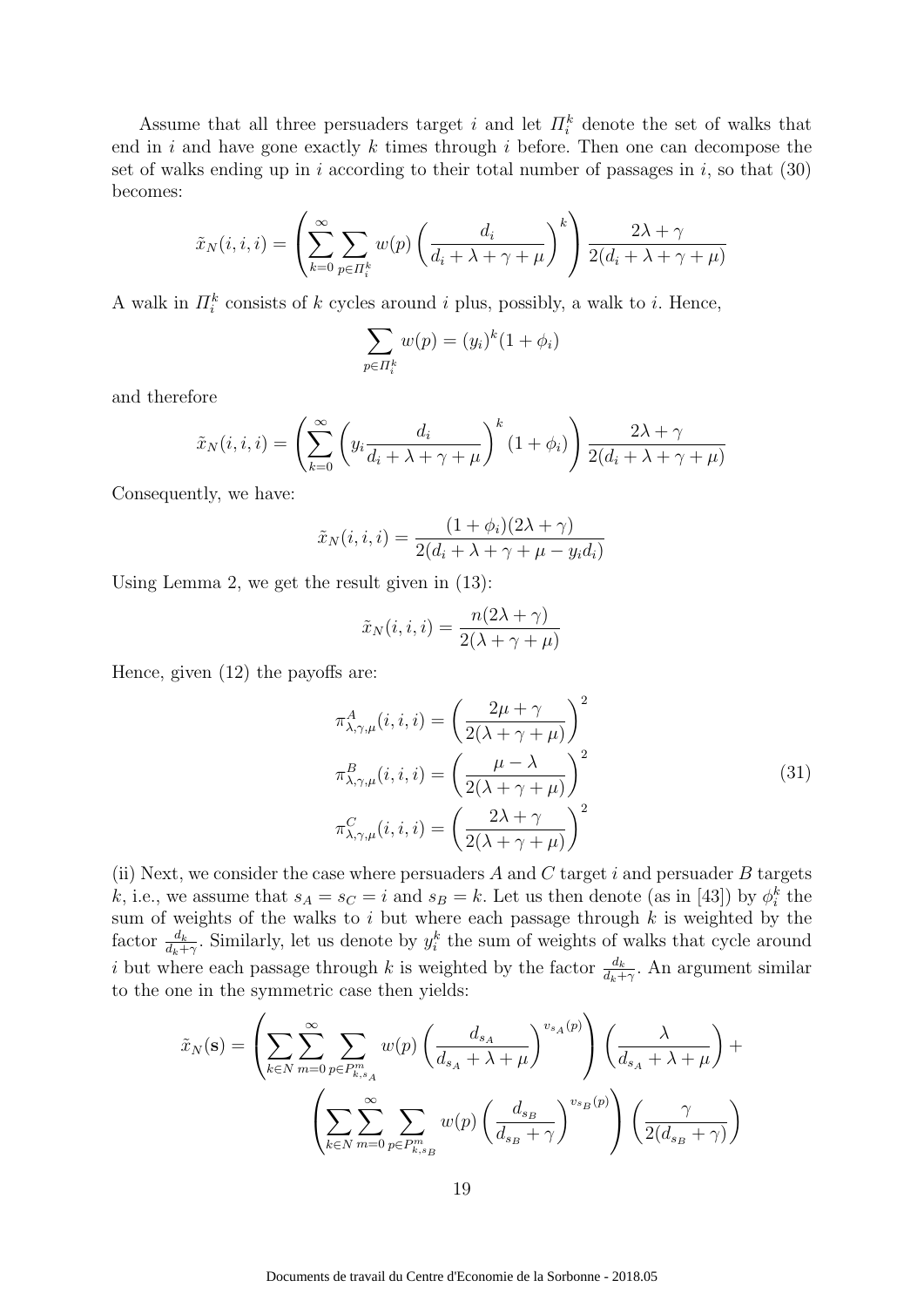$$
\tilde{x}_N(i,k,i) = \frac{\lambda(1+\phi_i^k)}{d_i + \lambda + \mu - y_i^k d_i} + \frac{\gamma(1+\phi_k^i)}{2(d_k + \gamma - y_k^i d_k)}\tag{32}
$$

In order to decompose further equation (32) and derive formula (14), we use the auxiliary definitions recalled at the beginning of the proof:

The set of walks to i consists in walks to i that do not pass through  $k$  plus the set of direct walks from  $k$  to i preceded by an arbitrary number of cycles around  $k$  (not passing through i) preceded by a walk to  $k$  that does not pass through i. We then have:

$$
\phi_i^k = \overline{b}_i^k + f_{k,i} \frac{d_k}{d_k + \gamma} \left( \sum_{j=0}^{+\infty} \left( \overline{c}_k^i \frac{d_k}{d_k + \gamma} \right)^j \right) (1 + \overline{b}_k^i) = \overline{b}_i^k + f_{k,i} \frac{d_k}{d_k + \gamma - \overline{c}_k^i d_k} (1 + \overline{b}_k^i) \tag{33}
$$

In a similar way, the set of cycles around  $i$  consists in the set of cycles around  $i$  not passing through  $k$  together with the set of direct walks from  $k$  to i preceded by an arbitrary number of cycles around  $k$  (not passing through i) preceded by a direct walk from  $i$  to  $k$ . So that:

$$
y_i^k = \overline{c}_i^k + f_{k,i} \frac{d_k}{d_k + \gamma} \left( \sum_{j=0}^{+\infty} \left( \overline{c}_k^i \frac{d_k}{d_k + \gamma} \right)^j \right) f_{i,k} = \overline{c}_i^k + f_{k,i} f_{i,k} \frac{d_k}{d_k + \gamma - \overline{c}_k^i d_k} \tag{34}
$$

Similarly:

$$
\phi_k^i = \overline{b}_k^i + f_{i,k} \frac{d_i}{d_i + \lambda + \mu} \left( \sum_{j=0}^{+\infty} \left( \overline{c}_i^k \frac{d_i}{d_i + \lambda + \mu} \right)^j \right) (1 + \overline{b}_i^k) = \overline{b}_k^i + f_{i,k} \frac{d_i}{d_i + \lambda + \mu - \overline{c}_i^k d_i} (1 + \overline{b}_i^k)
$$
\n(35)

$$
y_k^i = \overline{c}_k^i + f_{i,k} \frac{d_i}{d_i + \lambda + \mu} \left( \sum_{j=0}^{+\infty} \left( \overline{c}_i^k \frac{d_i}{d_i + \lambda + \mu} \right)^j \right) f_{k,i} = \overline{c}_k^i + f_{i,k} f_{k,i} \frac{d_i}{d_i + \lambda + \mu - \overline{c}_i^k d_i} \tag{36}
$$

Plugging these equations into (32) leads to:

$$
\tilde{x}_{N}(i,k,i) = \frac{\lambda \left(1 + \overline{b}_{i}^{k} + f_{k,i} \frac{d_{k}}{d_{k} + \gamma - \overline{c}_{k}^{i} d_{k}}(1 + \overline{b}_{k}^{i})\right)}{d_{i} + \lambda + \mu - d_{i} \left(\overline{c}_{i}^{k} + f_{k,i} f_{i,k} \frac{d_{k}}{d_{k} + \gamma - \overline{c}_{k}^{k} d_{k}}\right)} + \frac{\gamma \left(1 + \overline{b}_{k}^{i} + f_{i,k} \frac{d_{i}}{d_{i} + \lambda + \mu - \overline{c}_{i}^{k} d_{i}}(1 + \overline{b}_{i}^{k})\right)}{2 \left(d_{k} + \gamma - d_{k} \left(\overline{c}_{k}^{i} + f_{i,k} f_{k,i} \frac{d_{i}}{d_{i} + \lambda + \mu - \overline{c}_{i}^{k} d_{i}}\right)\right)}
$$
\n
$$
\tilde{x}_{N}(i,k,i) = \frac{\lambda \left[ (1 + \overline{b}_{i}^{k})\gamma + d_{k} (1 - \overline{c}_{k}^{i}) \left(1 + \overline{b}_{i}^{k} + f_{k,i} \frac{1 + \overline{b}_{k}^{i}}{1 - \overline{c}_{k}^{i}}\right)\right]}{(d_{i} + \lambda + \mu)(d_{k} + \gamma - \overline{c}_{k}^{i} d_{k}) - d_{i} \left(\overline{c}_{i}^{k} \gamma + d_{k} (1 - \overline{c}_{k}^{i}) \left(\overline{c}_{i}^{k} + f_{k,i} f_{i,k} \frac{1}{1 - \overline{c}_{k}^{i}}\right)\right)} + \frac{\gamma \left[ (1 + \overline{b}_{k}^{i})\lambda + \mu \right] + d_{i} (1 - \overline{c}_{i}^{k}) \left(1 + \overline{b}_{k}^{i} + f_{i,k} \frac{1 + \overline{b}_{i}^{k}}{1 - \overline{c}_{i}^{k}}\right)\right]}{2 \left[ (d_{k} + \gamma)(d_{i} + \lambda + \mu - \overline{c}_{i}^{k} d_{i}) - d_{k} \left(\overline{c}_{k}^{i}(\lambda + \mu) + d_{i} (1 - \overline{c}_{i}^{k}) \left(\overline{c}_{k}^{i} +
$$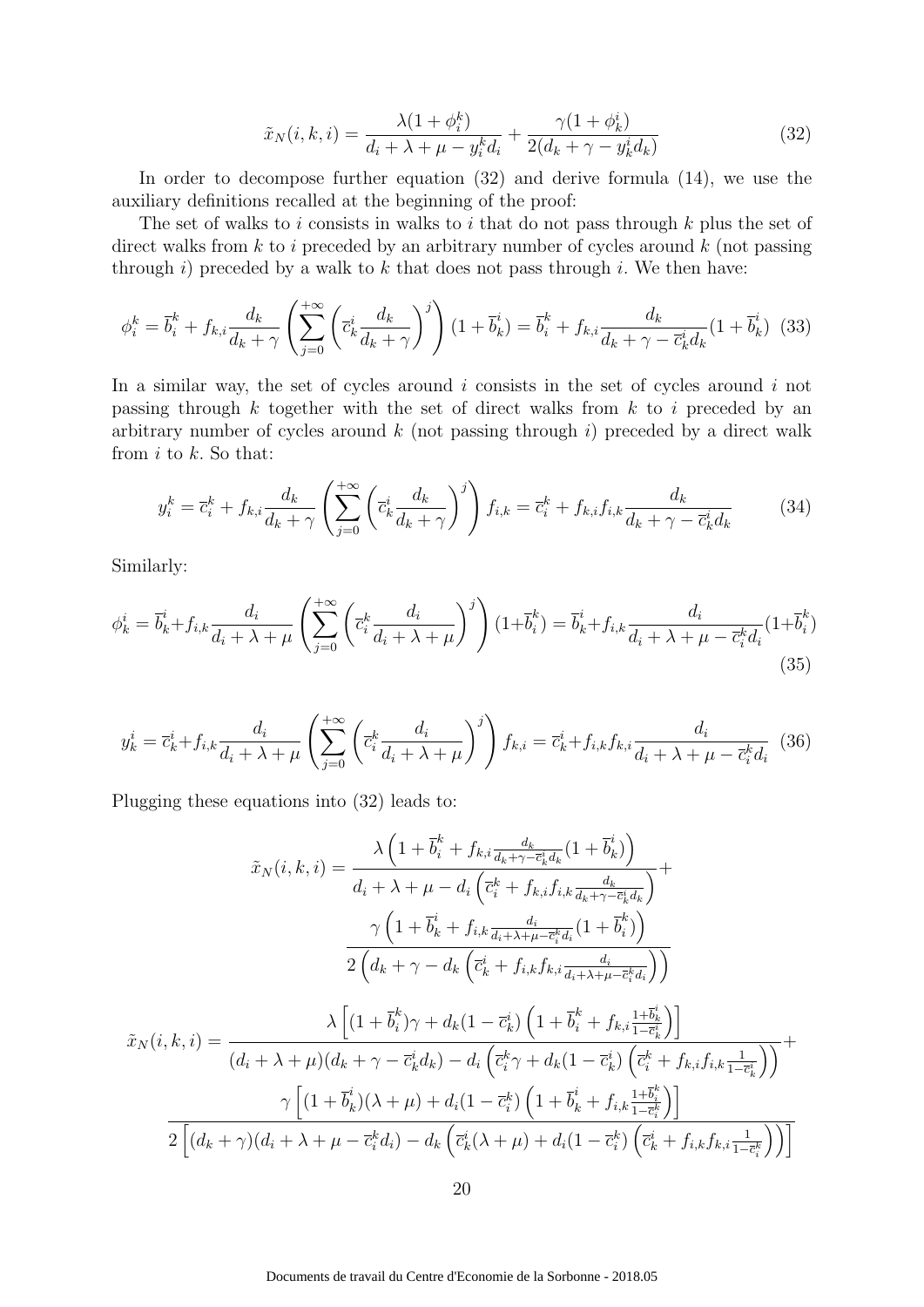We have:

$$
\phi_i = \overline{b}_i^k + f_{k,i} \left( \sum_{k=0}^{+\infty} (\overline{c}_k^i)^k \right) (1 + \overline{b}_k^i) = \overline{b}_i^k + f_{k,i} \frac{1}{1 - \overline{c}_k^i} (1 + \overline{b}_k^i)
$$

$$
y_i = \overline{c}_i^k + f_{k,i} \left( \sum_{k=0}^{+\infty} (\overline{c}_k^i)^k \right) f_{i,k} = \overline{c}_i^k + f_{i,k} f_{k,i} \frac{1}{1 - \overline{c}_k^i}
$$

We can get  $\phi_k$  and  $y_k$  in a similar way. Hence, we have:

$$
\tilde{x}_{N}(i,k,i) = \frac{\lambda \left[ (1 + \overline{b}_{i}^{k})\gamma + d_{k}(1 - \overline{c}_{k}^{i})(1 + \phi_{i}) \right]}{(d_{i} + \lambda + \mu)(d_{k} + \gamma - \overline{c}_{k}^{i}d_{k}) - d_{i}(\overline{c}_{i}^{k}\gamma + d_{k}(1 - \overline{c}_{k}^{i})y_{i})} + \frac{\gamma \left[ (1 + \overline{b}_{k}^{i})(\lambda + \mu) + d_{i}(1 - \overline{c}_{i}^{k})(1 + \phi_{k}) \right]}{2\left[ (d_{k} + \gamma)(d_{i} + \lambda + \mu - \overline{c}_{i}^{k}d_{i}) - d_{k}(\overline{c}_{k}^{i}(\lambda + \mu) + d_{i}(1 - \overline{c}_{i}^{k})y_{k}) \right]}
$$
\n(37)

According to Lemma 2, one has for all  $i = 1, \dots, n$   $y_i = 1$  and  $\phi_i = n - 1$ :

$$
\tilde{x}_N(i,k,i) = \frac{\lambda \left[ (1 + \overline{b}_i^k) \gamma + d_k (1 - \overline{c}_k^i) n \right]}{(d_i + \lambda + \mu)(d_k + \gamma - \overline{c}_k^i d_k) - d_i \left( \overline{c}_i^k \gamma + d_k (1 - \overline{c}_k^i) \right)} + \frac{\gamma \left[ (1 + \overline{b}_k^i)(\lambda + \mu) + d_i (1 - \overline{c}_k^k) n \right]}{2 \left[ (d_k + \gamma)(d_i + \lambda + \mu - \overline{c}_i^k d_i) - d_k \left( \overline{c}_k^i(\lambda + \mu) + d_i (1 - \overline{c}_i^k) \right) \right]}
$$
\n
$$
\tilde{x}_N(i,k,i) = \frac{\lambda \left[ \gamma b_k^i + d_k c_k^i n \right]}{\gamma d_i c_i^k + (\lambda + \mu) d_k c_k^i + \gamma(\lambda + \mu)} + \frac{\gamma \left[ (\lambda + \mu) b_i^k + d_i c_i^k n \right]}{2 \left( (\lambda + \mu) d_k c_k^i + \gamma d_i c_i^k + \gamma(\lambda + \mu) \right)} \tag{38}
$$

By following the same procedure, we can get the expressions for (15) and (16).

#### 7.5 Proof of Theorem 2

According to the definition of Nash equilibrium,  $(i, i, i)$  is an equilibrium if and only if no individual has a profitable deviation on his own, that is for all  $k \in N$ :

$$
\begin{cases}\n\pi_{\lambda}^{A}(i, i, i) \leq \pi_{\lambda}^{A}(k, i, i) \\
\pi_{\lambda}^{B}(i, i, i) \leq \pi_{\lambda}^{B}(i, k, i) \\
\pi_{\lambda}^{C}(i, i, i) \leq \pi_{\lambda}^{C}(i, i, k)\n\end{cases}
$$
\n
$$
\begin{cases}\n(1 - \frac{1}{n}\tilde{x}_{N}(i, i, i))^{2} \leq (1 - \frac{1}{n}\tilde{x}_{N}(k, i, i))^{2} (a) \\
(\frac{1}{2} - \frac{1}{n}\tilde{x}_{N}(i, i, i))^{2} \leq (\frac{1}{2} - \frac{1}{n}\tilde{x}_{N}(i, k, i))^{2} (b) \\
(\frac{1}{n}\tilde{x}_{N}(i, i, i))^{2} \leq (\frac{1}{n}\tilde{x}_{N}(i, i, k))^{2}\n\end{cases}
$$

For equation (b):

$$
\frac{1}{4} - \frac{1}{n}\tilde{x}_N(i, i, i) + \frac{1}{n^2} (\tilde{x}_N(i, i, i))^2 \le \frac{1}{4} - \frac{1}{n}\tilde{x}_N(i, k, i) + \frac{1}{n^2} (\tilde{x}_N(i, k, i))^2
$$

$$
\frac{1}{n} (\tilde{x}_N(i, i, i))^2 - \frac{1}{n} (\tilde{x}_N(i, k, i))^2 \le \tilde{x}_N(i, i, i) - \tilde{x}_N(i, k, i)
$$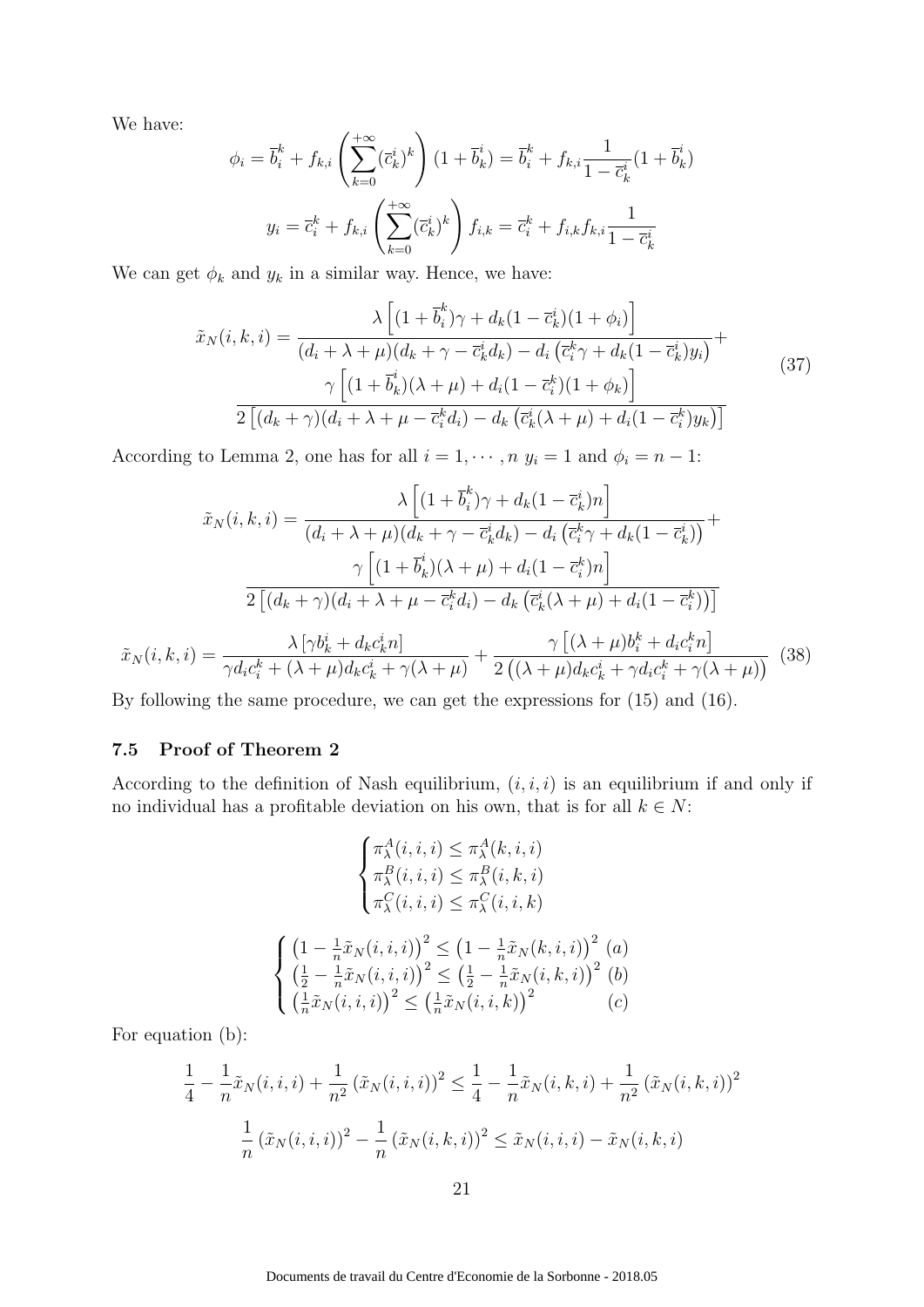$$
\frac{1}{n} \left( \tilde{x}_N(i, i, i) - \tilde{x}_N(i, k, i) \right) \left( \tilde{x}_N(i, i, i) + \tilde{x}_N(i, k, i) \right) \leq \tilde{x}_N(i, i, i) - \tilde{x}_N(i, k, i)
$$

We have two possibilities:

1) if  $\tilde{x}_N(i, i, i) < \tilde{x}_N(i, k, i)$  then  $\frac{1}{n} \tilde{x}_N(i, i, i) \geq 1 - \frac{1}{n}$  $\frac{1}{n}\tilde{x}_N(i,k,i)$ 2) if  $\tilde{x}_N(i, i, i) > \tilde{x}_N(i, k, i)$  then  $\frac{1}{n} \tilde{x}_N(i, i, i) \leq 1 - \frac{1}{n}$  $\frac{1}{n}\tilde{x}_N(i,k,i)$ 

Hence, the system of inequalities becomes:

$$
\begin{cases} \tilde{x}_N(i,i,i) \geq \tilde{x}_N(k,i,i) \\ \tilde{x}_N(i,i,i) < \tilde{x}_N(i,k,i) \\ \tilde{x}_N(i,i,i) \geq n - \tilde{x}_N(i,k,i) \end{cases} \quad \text{or} \quad \begin{cases} \tilde{x}_N(i,i,i) > \tilde{x}_N(i,k,i) \\ \tilde{x}_N(i,i,i) \leq n - \tilde{x}_N(i,k,i) \end{cases}
$$

For particular case where  $\lambda = \gamma = \mu$  and given Theorem 1, we get:

$$
\begin{cases}\nn \left(d_k c_k^i - d_i c_i^k\right) \geq \lambda \left(2 b_i^k - b_k^i\right) \\
\begin{cases}\n0 \geq 0 & or \\
1 \leq 1 & \text{if } 1 \geq 1 \\
n \left(d_i c_i^k - d_k c_k^i\right) \leq \lambda \left(b_k^i - 2 b_i^k\right)\n\end{cases}\n\end{cases}
$$

From equation (b) we can conclude that for the centrist persuader, in case when all persuaders have the equal impact, there is no difference between targeting individual  $i$ with other persuaders or choosing a different individual  $k$ . We can then omit the systems for the centrist persuader, since they do not play any role. We have:

$$
\begin{cases} n\left(d_k c_k^i - d_i c_i^k\right) \ge \lambda \left(2 b_i^k - b_k^i\right) \\ n\left(d_i c_i^k - d_k c_k^i\right) \le \lambda \left(b_k^i - 2 b_i^k\right) \end{cases}
$$

and the final condition is

$$
\lambda \left( b_k^i - 2b_i^k \right) \ge n \left( d_i c_i^k - d_k c_k^i \right) \tag{39}
$$

#### 7.6 Proof of Proposition 4

We get the limit results by calculating the limits under  $\lambda \to 0$  and  $\lambda \to +\infty$  in (12), using the results of Theorem 1. Next, we apply the definition of Nash equilibrium and compare the payoffs for (i) and (ii), respectively:

$$
\frac{1}{2} \le \frac{3d_k c_k^i}{2(d_i c_i^k + 2d_k c_k^i)} \quad \Leftrightarrow \quad d_i c_i^k \le d_k c_k^i
$$
\n
$$
\frac{1}{2} \le \frac{3b_k^i}{4n} \quad \Leftrightarrow \quad 2b_i^k \le b_k^i
$$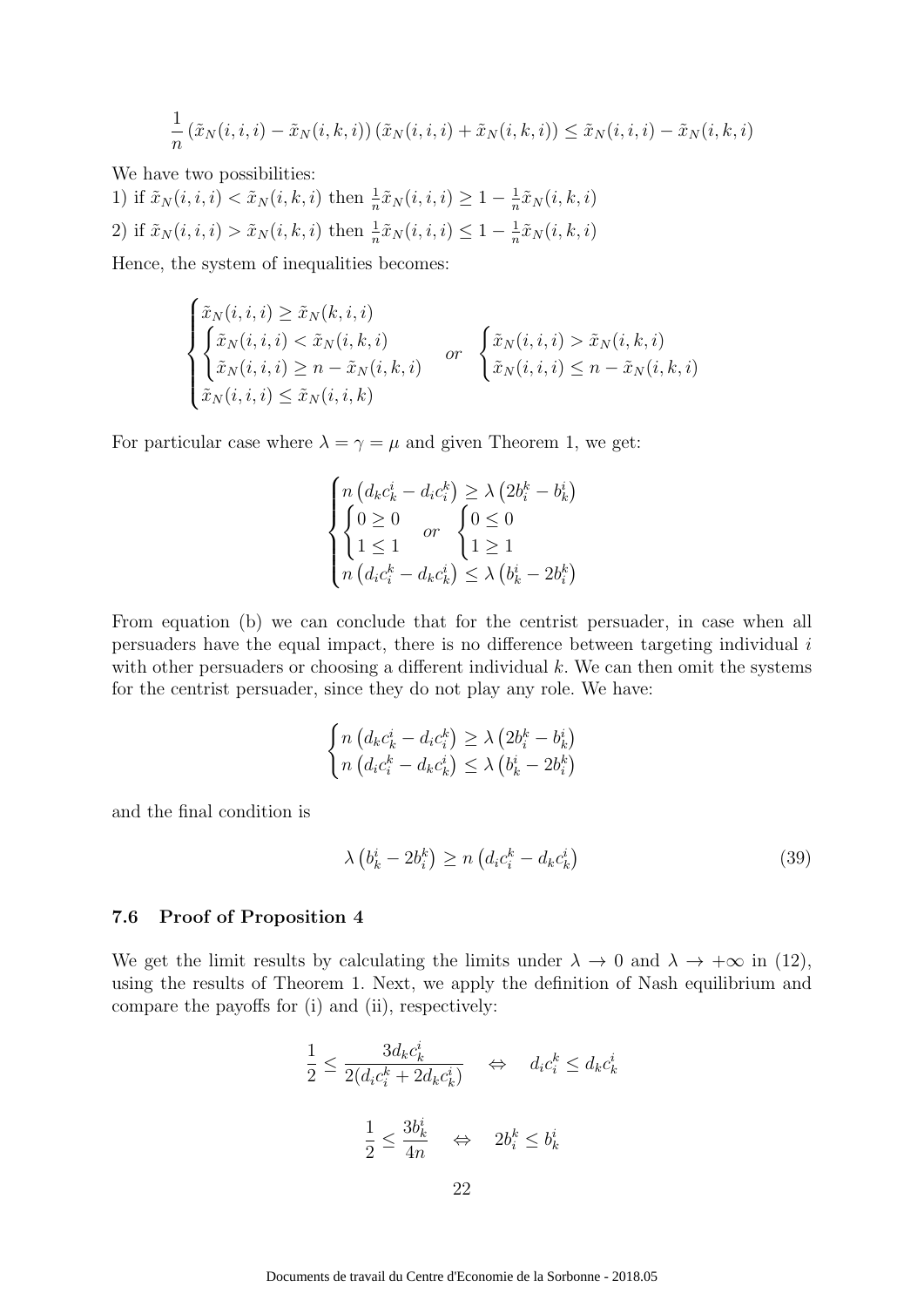## References

- 1. Acemoglu D, Como G, Fagnani F, Ozdaglar A (2013) Opinion fluctuations and disagreement in social networks. Mathematics of Operations Research, 38(1), 1-27.
- 2. Acemoglu D, Dahleh M, Lobel I, Ozdaglar A (2011) Bayesian learning in social networks. The Review of Economic Studies, 78, 1201-1236.
- 3. Acemoglu D, Ozdaglar A (2011) Opinion dynamics and learning in social networks. Dynamic Games and Applications, 1, 3-49.
- 4. Acemoglu D, Ozdaglar A, ParandehGheibi A (2010) Spread of (mis)information in social networks. Games and Economic Behavior, 70, 194-227.
- 5. Afshar M, Asadpour M (2010) Opinion formation by informed agents. Journal of Artificial Societies and Social Simulation, 13(4), 5.
- 6. Bala V, Goyal S (1998) Learning from neighbours. The Review of Economic Studies, 65(3), 595-621.
- 7. Ballester C, Calvo-Armengol A, Zenou Y (2006) Who's who in networks. Wanted: The key player. Econometrica, 74 $(5)$ , 1403-1417.
- 8. Banerjee A(1992) A simple model of herd behavior. The Quarterly Journal of Economics, 107(3), 797-817.
- 9. Banerjee A, Chandrasekhar A, Duflo E, Jackson M (2013) Diffusion of microfinance. Science 341, Article 1236498.
- 10. Banerjee A, Chandrasekhar A, Duflo E, Jackson M (2017) Using gossips to spread information: Theory and evidence from a randomized controlled trial. Working Paper 14-15, MIT, Cambridge, MA.
- 11. Banerjee AV, Fudenberg D (2004) Word-of-mouth learning. Games and Economic Behavior, 46, 1-22.
- 12. Bikhchandani S, Hirshleifer D, Welch I (1992) A theory of fads, fashion, custom, and cultural change as informational cascades. Journal of Political Economy, 100, 992-1026.
- 13. Bimpikis K, Ozdaglar A, Yildiz E (2016) Competitive targeted advertising over networks. Operations Research, 64(3), 705-720.
- 14. Bonacich P (1987) Power and centrality: A family of measures. American Journal of Sociology, 92(5), 1170- 1182
- 15. Borgatti S.P, Mehra A, Brass D, Labianca G (2009) Network analysis in the social sciences. Science, 323(5916), 892-895.
- 16. Bramoullé Y, Galeotti A, Rogers BW (2016) The Oxford Handbook of the Economics of Networks. (Oxford University Press).
- 17. Büchel B, Hellmann T, Klößner S (2015) Opinion dynamics and wisdom under conformity. Journal of Economic Dynamics and Control, 52, 240-257.
- 18. Candogan O, Bimpikis K, Ozdaglar A (2012) Optimal pricing in networks with externalities. Operations Research, 60(4), 883-905.
- 19. Cialdini RB (2001) Influence: Science and Practice (Boston: Allyn & Bacon, 4th ed.).
- 20. Cialdini RB (2007) Influence: The Psychology of Persuasion (New York: HarperCollins Publishers).
- 21. Clifford P, Sudbury A (1973) A model for spatial conflict. Biometrica, 60(4), 581-588.
- 22. DeGroot MH (1974) Reaching a consensus. Journal of the American Statistical Association, 69, 118-121.
- 23. DeMarzo P, Vayanos D, Zwiebel J (2003) Persuasion bias, social influence, and unidimensional opinions. Quarterly Journal of Economics, 118, 909-968.
- 24. Domingos P, Richardson M (2001) Mining the network value of customers. In: Lee D, Schkolnick M, Provost FJ, Srikant R, eds. Proc. 7th ACM SIGKDD International Conference on Knowledge Discovery and Data Mining (ACM, New York), 57-66.
- 25. Downs A (1957) An economic theory of political action in a democracy. The Journal of Political Economy, 65(2), 135-150.
- 26. Dubey P, Garg R, Meyer BD (2014) Competing for customers in a social network. Journal of Dynamics and Games, 1(3), 377-409.
- 27. Eklund P, Rusinowska A, de Swart H (2007) Consensus reaching in committees. European Journal of Operational Research, 178/1, 185-193.
- 28. Ellison G, Fudenberg D (1993) Rules of thumb for social learning. Journal of Political Economy, 101, 612-643.
- 29. Förster M, Grabisch M, Rusinowska A (2013) Anonymous social influence. Games and Economic Behavior, 82, 621-635.
- 30. Forsythe R, Rietz T, Myerson R, Weber R (1996) An experimental study of voting rules and polls in threecandidate elections. International Journal of Game Theory, 25(3), 355-383.
- 31. French S (1981) Consensus of opinion. European Journal of Operational Research, 7(4), 332-340.
- 32. Friedkin NE, Johnsen EC (1990) Social influence and opinions. Journal of Mathematical Sociology, 15, 193- 206.
- 33. Friedkin NE, Johnsen EC (1990) Social positions in influence networks. Social Networks, 19, 209-222.
- 34. Gale D, Kariv S (2003) Bayesian learning in social networks. Games and Economic Behavior, 45, 329-346.